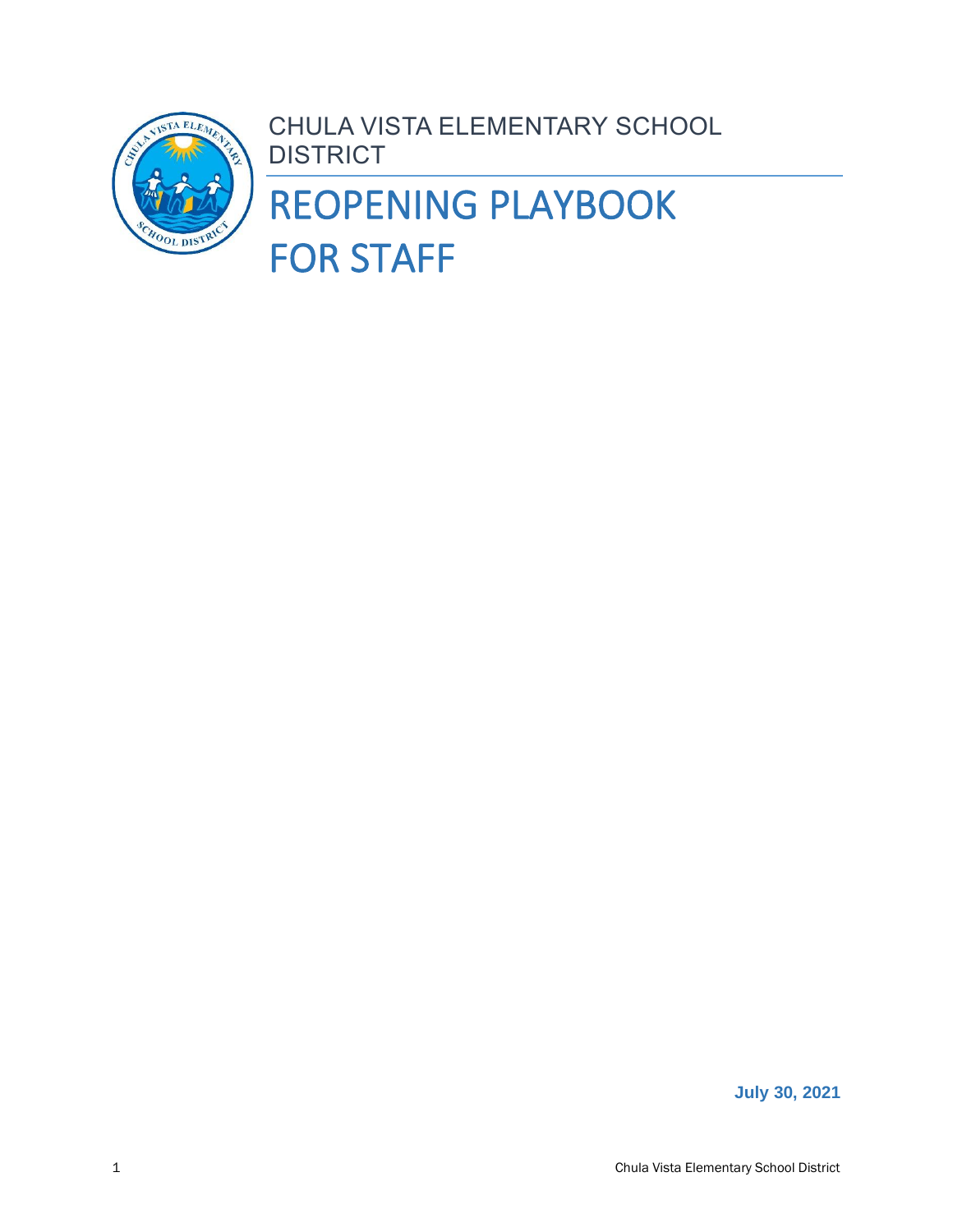# TABLE OF CONTENTS

| <b>CONTENTS</b>                                             | <b>PAGE</b> |
|-------------------------------------------------------------|-------------|
| <b>District Values and Commitment</b>                       | 4           |
| <b>Returning to Campus</b>                                  | 4           |
| If You See an Unsafe Situation                              | 4           |
| <b>The Pillars</b>                                          | 5           |
| <b>Physical Distancing</b>                                  | 5           |
| Increased Cleaning and Hygiene                              | 5           |
| Cleaning with Virex II 256                                  | 6           |
| Disinfecting with Virex II 256                              | 6           |
| For Custodial Use: Using a Hudson Pump Sprayer to disinfect | 7           |
| For Custodial Use: Using TITAN Flexspray Handheld Sprayer   | 7           |
| Hygiene                                                     | 7           |
| Health Monitoring and Contact Tracing                       | 8           |
| Staff Health Screening and Temperature Checks               | 8           |
| Student Health Screening and Temperature Checks             | 8           |
| COVID-19 Illness and Testing Guide                          | 8           |
| Outbreaks                                                   | 11          |
| <b>Contact Tracing</b>                                      | 11          |
| COVID-19 Testing                                            | 11          |
| Side-Effects of Vaccinations and Stay at Home Guidance      | 12          |
| Personal Protective Equipment and Other Safety Equipment    | 13          |
| <b>Hand Sanitizer</b>                                       | 13          |
| Masks                                                       | 13          |
| Gowns                                                       | 14          |
| Gloves                                                      | 14          |
| Canopies                                                    | 14          |
| Sprayers/Disinfectant                                       | 14          |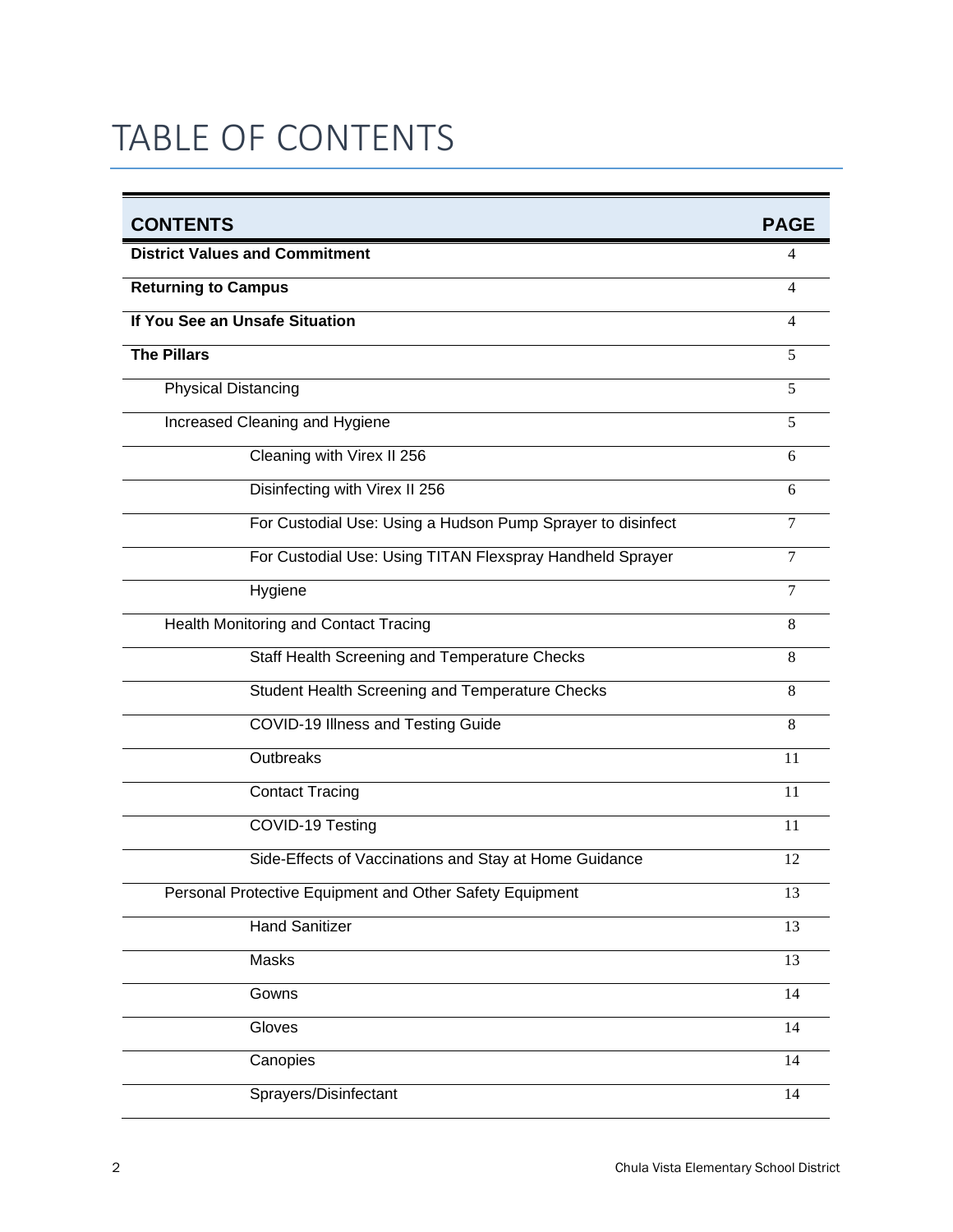| <b>CONTENTS</b>                                    | <b>PAGE</b>     |
|----------------------------------------------------|-----------------|
| <b>Other Safety and Mitigation procedures</b>      | 15              |
| <b>Annex Sites</b>                                 | 15              |
| <b>Bathrooms</b>                                   | 15              |
| <b>Behavioral Signage</b>                          | 15              |
| <b>Budget and Finance</b>                          | 15              |
| Ceremonies                                         | 15              |
| <b>Child Nutrition and Meal Services</b>           | 15              |
| <b>Drinking Fountains and Water Bottles</b>        | 15              |
| Emergencies                                        | 16              |
| <b>Field Trips</b>                                 | 16              |
| <b>Purchasing and Procurement</b>                  | 16              |
| <b>Safety Committee Role</b>                       | 16              |
| Staff Lounge/Lunch Areas                           | 16              |
| Transportation                                     | 17              |
| Visitor Management                                 | $\overline{17}$ |
| Ventilation, HVAC and Air Purifiers                | 17              |
| <b>Classrooms</b>                                  | 18              |
| Considerations for Classroom Set-Up and Operations | 18              |
| Ill or Injured Student                             | 19              |
| <b>Human Resources Procedures</b>                  | 20              |
| <b>Record of Revision</b>                          | 24              |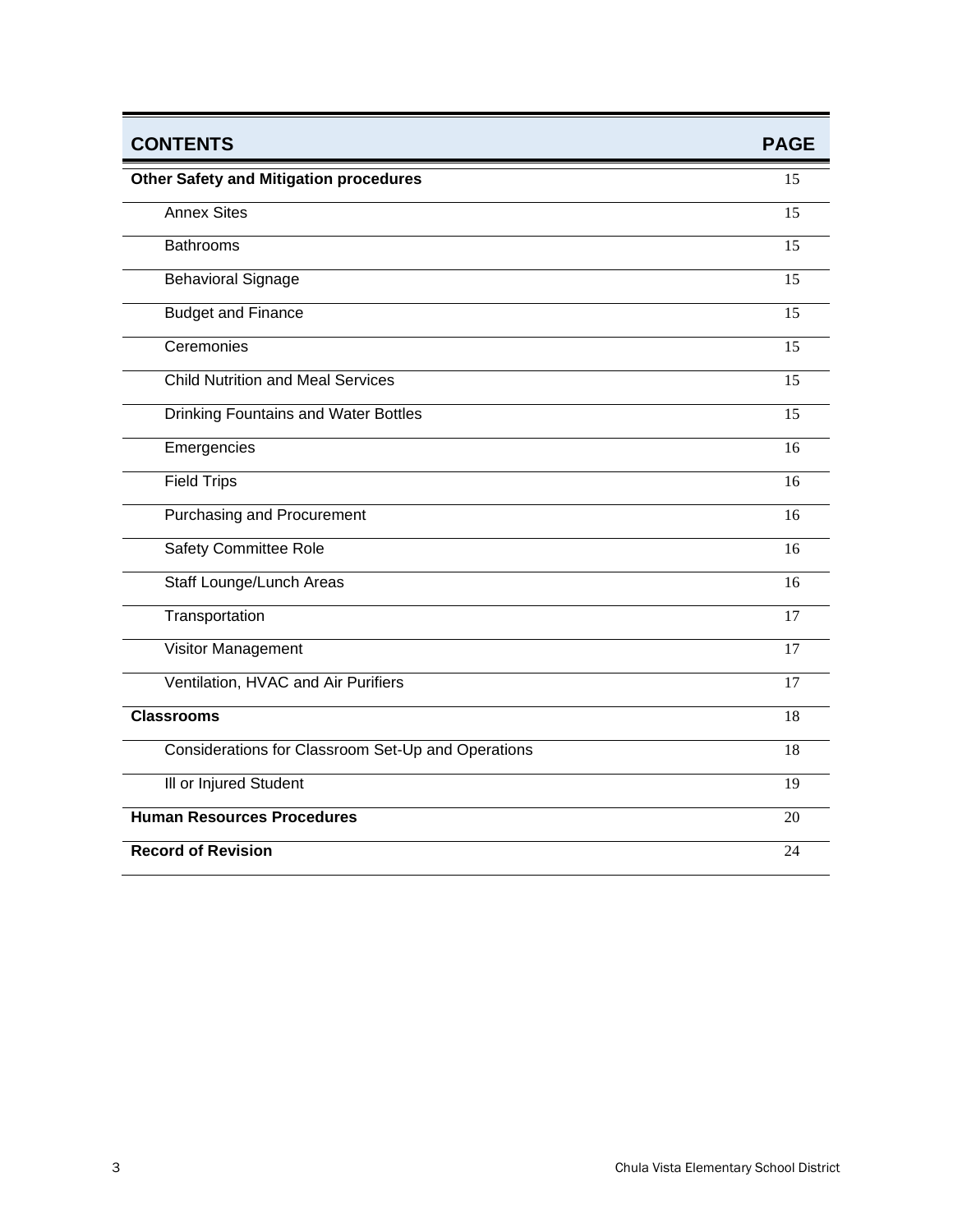# DISTRICT VALUES AND COMMITMENT

We value the role you play in carrying out our mission to nurture every child's imagination, intellect, and sense of inquiry. Working collaboratively with stakeholders, we tap a collective intelligence rich with the spirit and creativity necessary for students to become difference makers in our community and the world.

With the outbreak of COVID-19 and the school closures that followed, Chula Vista Elementary School District (CVESD) has worked diligently to prepare each school site for our return to in-person instruction. Adhering to state guidelines and local public health directives, we have taken the following measures to prepare for a safe return to full inperson learning and working.

- Mandatory mask requirement when indoors.
- Ongoing collaboration with public health partners to provide voluntary FDAauthorized testing and contact tracing.
- A comprehensive safety plan that addresses safe operation of our District's work.

At CVESD, we recognize that COVID-19 places extraordinary responsibility on all of us. Our values of equality, equity, accountability, ethical responsibility, diversity, teamwork, innovation, and excellence will guide us in our continued response to COVID-19.

# RETURNING TO CAMPUS

The District and school sites has revamped the day-to-day use of facilities and school operations to limit staff and student exposure to COVID-19 in accordance with the latest public health information and best practices. The newest state guidance released on July 12, 2021 provides additional opportunities for students to participate in full in-person instruction. We thank you in advance for understanding that your work at school will be different than before the pandemic, and it is okay for things to be different. Because the virus that causes COVID-19 is transmitted when an infected person is near others, mandatory mask wearing will help prevent the spread of the disease.

# IF YOU SEE AN UNSAFE SITUATION:

- Please discuss this with the individual immediately to rectify the situation.
- If you are unable to contact the individual who is violating procedure, then contact your administrator.
- If you are unable to contact your administrator, please report the unsafe situation via the Let's Talk reporting procedure at CVESD.org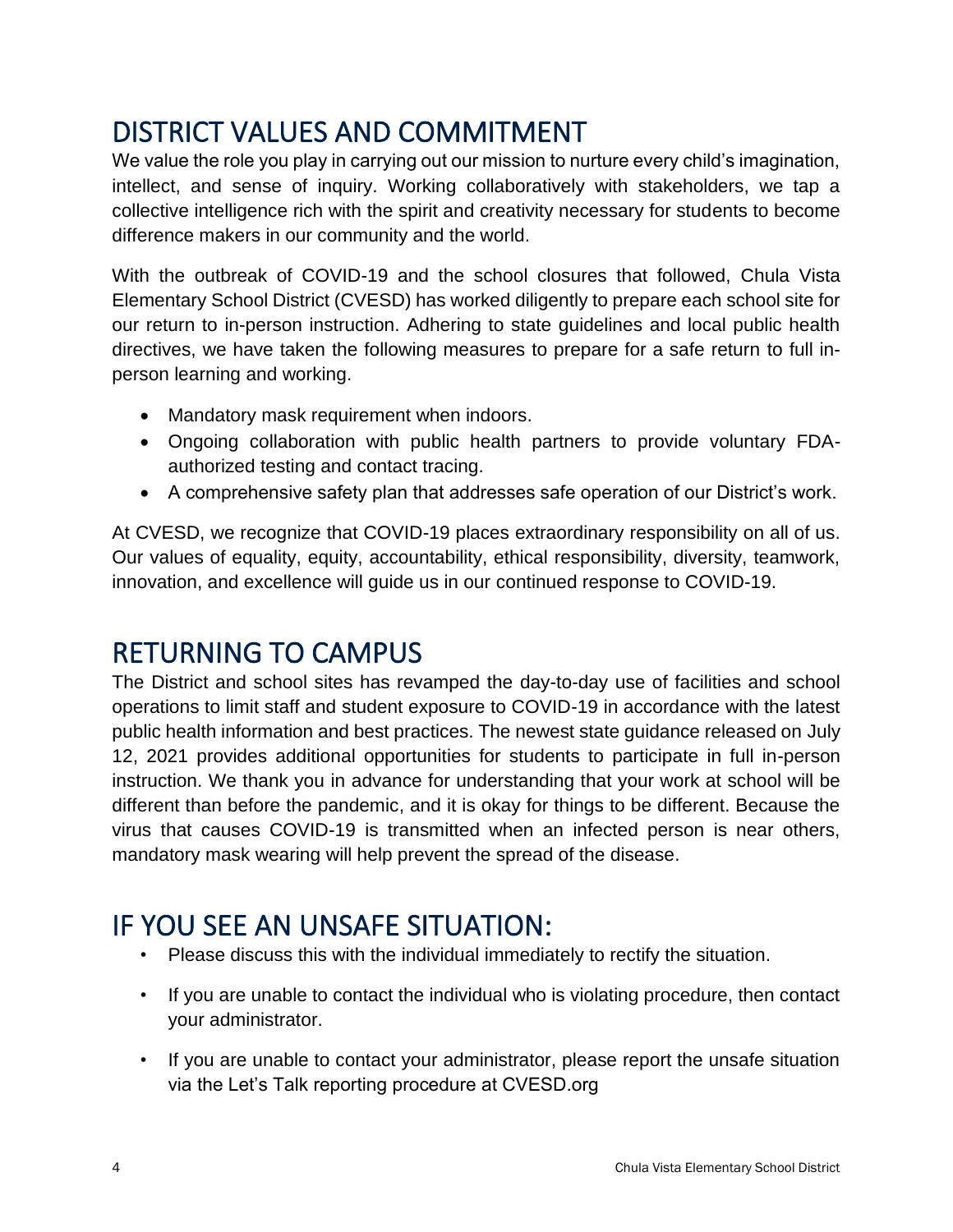# THE PILLARS

# PHYSICAL DISTANCING

The guidance provided by the California Department of Public Health on July 12, 2021 has removed requirements for physical distancing. In order to reduce the spread of COVID-19, staff and students will be required to wear masks while indoors and to keep a seating chart of students when indoors to ensure close contacts can be monitored.

# INCREASED CLEANING AND HYGIENE

We have implemented heightened cleaning and disinfecting measures to ensure the health and well-being of staff and students. We are cleaning and disinfecting common areas more frequently and are providing cleaning/disinfecting products to employees. According to the January 14, 2021 document released by the California Department of Public Health, "frequent disinfection, which was thought at the beginning of the pandemic to be a key safety component, can pose a health risk to children and students due to the chemicals used and has proven to have limited to no impact on COVID19 transmission." Disinfection with specified products, is recommended for schools after a case has been identified in the school, in the spaces where the case spent a large proportion of their time (e.g., classroom, or administrator's office). With this updated guidance, the District and school sites have moved to cleaning as the primary method and using disinfecting less frequently and when appropriate.

- A cleaning and disinfecting schedule is used to avoid both under- and over-use of cleaning/disinfecting products.
- Increased cleaning and appropriate disinfecting of frequently touched surfaces.
- Thorough cleaning and appropriate disinfecting will be conducted when children are not present to limit their exposure to fumes and/or cleaning materials.
- Disinfect areas where a sick individual or an individual known to have contracted COVID-19 has occupied.
- Use items approved for use against COVID-19 on the Environmental Protection Agency (EPA)- approved list.

Staff should clean frequently touched surfaces at school daily. Frequently touched surfaces include, but are not limited to:

- Sink handles.
- Shared tables, desks, or chairs.
- Door handles.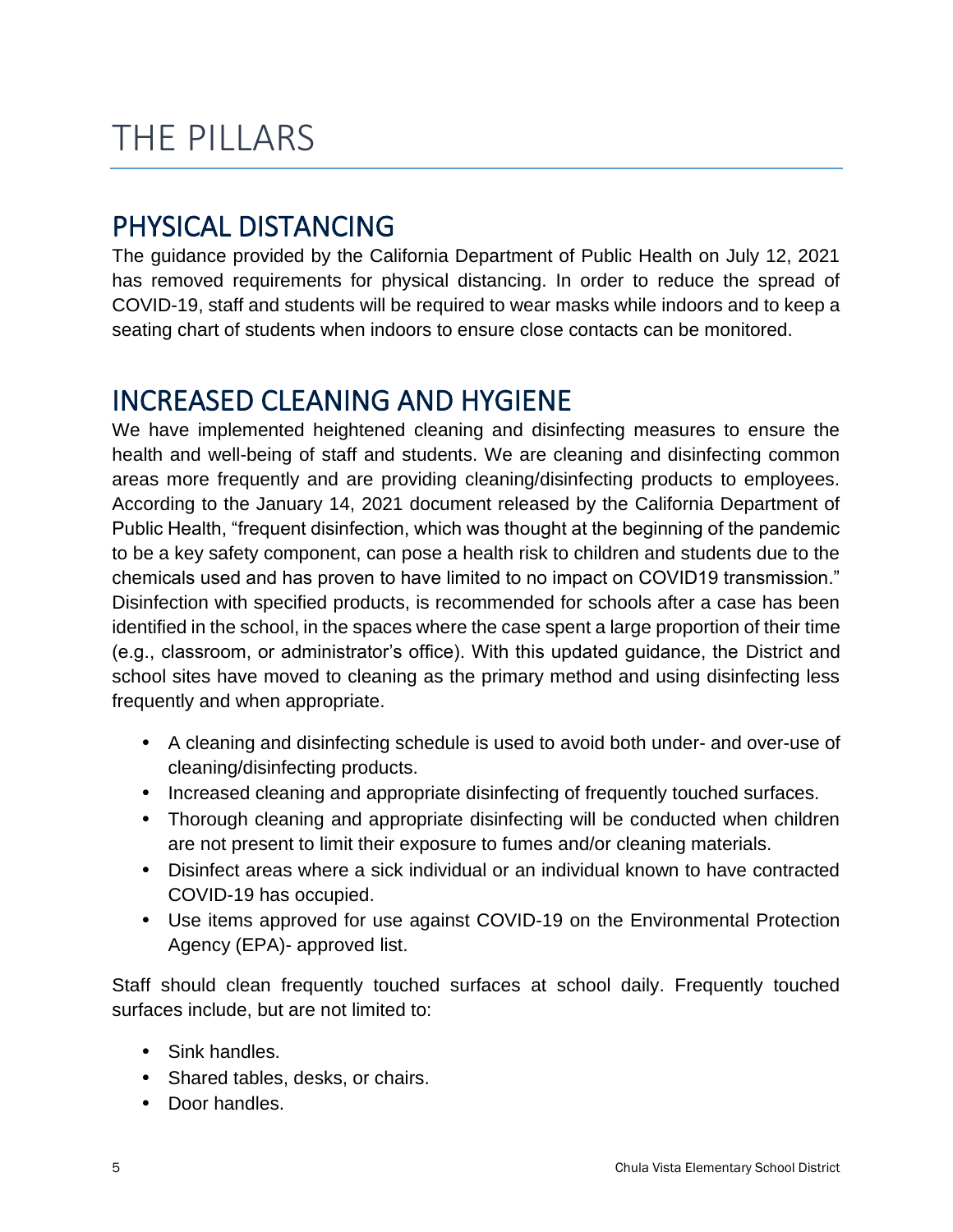• Shared technology and supplies

While cleaning and disinfecting is primarily the role of custodial staff, teachers and other staff are able to engage in cleaning and disinfecting as they deem necessary, as long as students are not adversely affected. It is best to clean when students are not present, and when disinfecting, more product and longer dwell rates are used, so students should not be present.

## CLEANING with Virex II 256

- Spray bottles with Virex II 256 will be available for staff.
- CVESD schools uses Virex II 256 for both cleaning and disinfecting. The main difference is the dwell time.
- Cleaning occurs when Virex is sprayed on a surface and immediately wiped down.
- Disinfecting occurs when the Virex is sprayed on a surface with enough to create a 10‐minute dwell time (this dwell time is critical for the Virex to disinfect to its fullest extent).
- It is recommended that teachers use poly gloves and a mask if using the Virex spray bottles in their classrooms.
- Due to the high quantity of Virex custodians use, they should use a mask and nitrile gloves. Gowns or coveralls are optional and recommended for custodians.
- Staff should ask custodial staff to fill spray bottles from office or classrooms with the Virex product.

## DISINFECTING with Virex II 256

- Spray table/item/unit with enough Virex II 256 to create a 10-minute dwell time (this dwell time is critical for the Virex to disinfect to its fullest extent).
- Re-entry should not be allowed by students during dwell time.
- Rinse/wipe down unit with clean water after disinfecting is completed.
- If disinfecting a piece of electronics (keyboard, mouse, etc.), thoroughly saturate a paper towel or rag with Virex II 256 then wipe on the electronic, enough to make the item wet enough to stay for 5-10 minutes. Reapply after five minutes if drying too fast.
- It is recommended that teachers use poly gloves and a mask if using the spray bottles in their classrooms. And custodians should use a mask and nitrile gloves. Gowns or coveralls are optional and recommend for custodians.
- Staff should ask custodial staff to fill spray bottles from office or classrooms with the Virex product.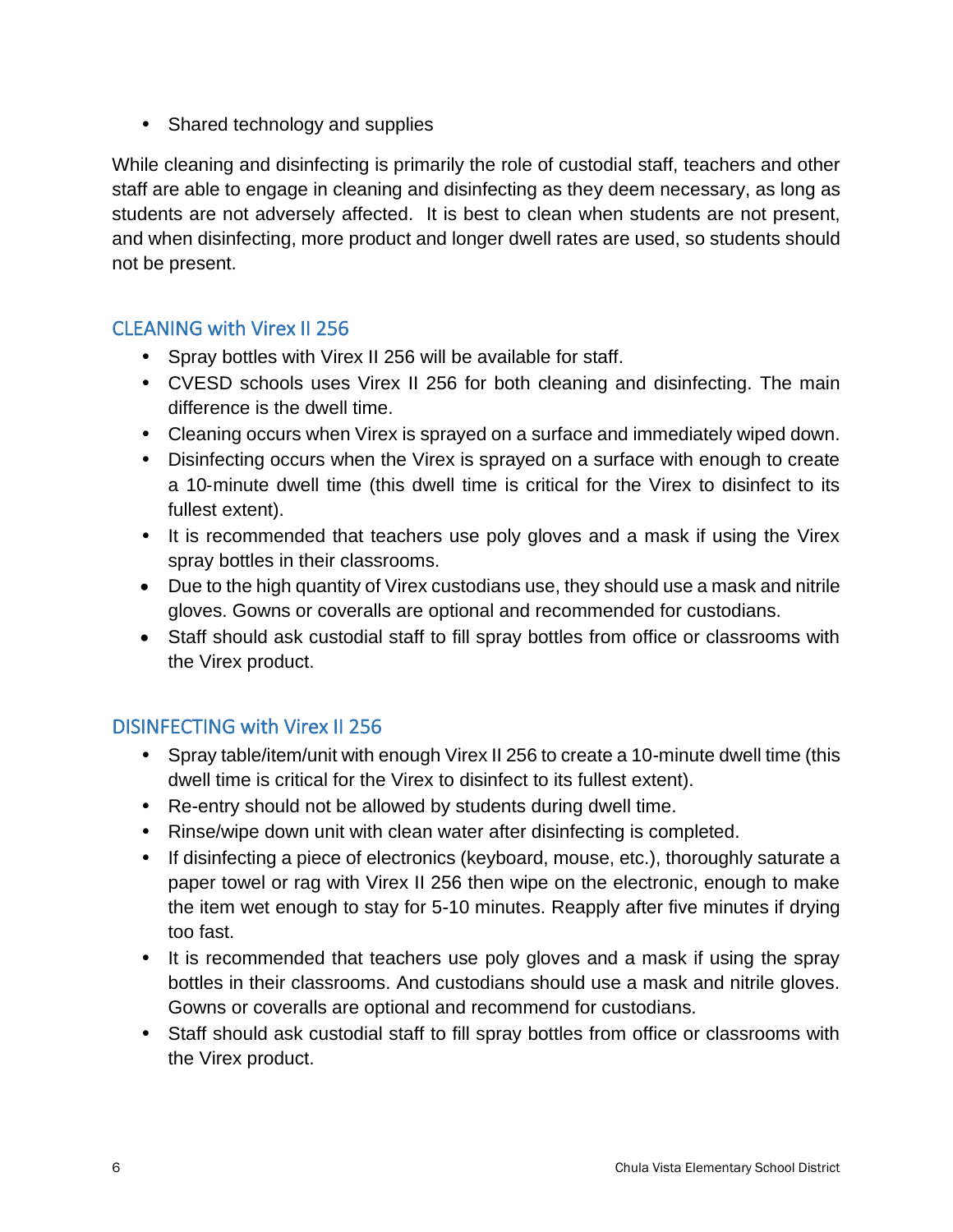# FOR CUSTODIAL STAFF: Using a Hudson Pump Sprayer to disinfect.

- Fill container with "**Virex II 256 One-Step Disinfectant Cleaner**" from command center
- Pressure pump container and adjust nozzle to create a fan distribution with enough pressure to create a 10-minute stay time
- Spray areas accordingly
- No re-entry allowed during dwell time
- Rinse unit with clean water after disinfecting is completed

# FOR CUSTODIAL STAFF: Using TITAN Flexspray Handheld Sprayer

- Fill container with "**Virex II 256 One-Step Disinfectant Cleaner**" from command center
- Adjust knob fan setting to full and vertical
- **\*Adjust knob product dispersion setting to #2**
- **\*Adjust air setting to #3**
- Plug unit to power source, wall outlet
- Above adjusted settings will give you enough product for a 10-minute dwell time
- Spray areas accordingly
- No re-entry allowed during dwell time
- Rinse unit with clean water after disinfecting is completed
- **\*MUST USE THESE SETTINGS FOR YOUR SAFETY!**

## Hygiene

- All staff should use proper hand hygiene throughout the day, this includes using soap and water and rubbing hands for at least 20 seconds. Hand sanitizing should also be for at least 20 seconds and should involve rubbing hands vigorously. Hand washing with soap and water is the preferred method of hand hygiene.
- All staff should use and model the cough/sneeze in the elbow method in order to protect others and provide reminders to students on a regular basis.
- Visual reminders to increase hygiene procedures are posted for staff and students. Teachers are encouraged to use reminders in the classroom, based on the needs of students.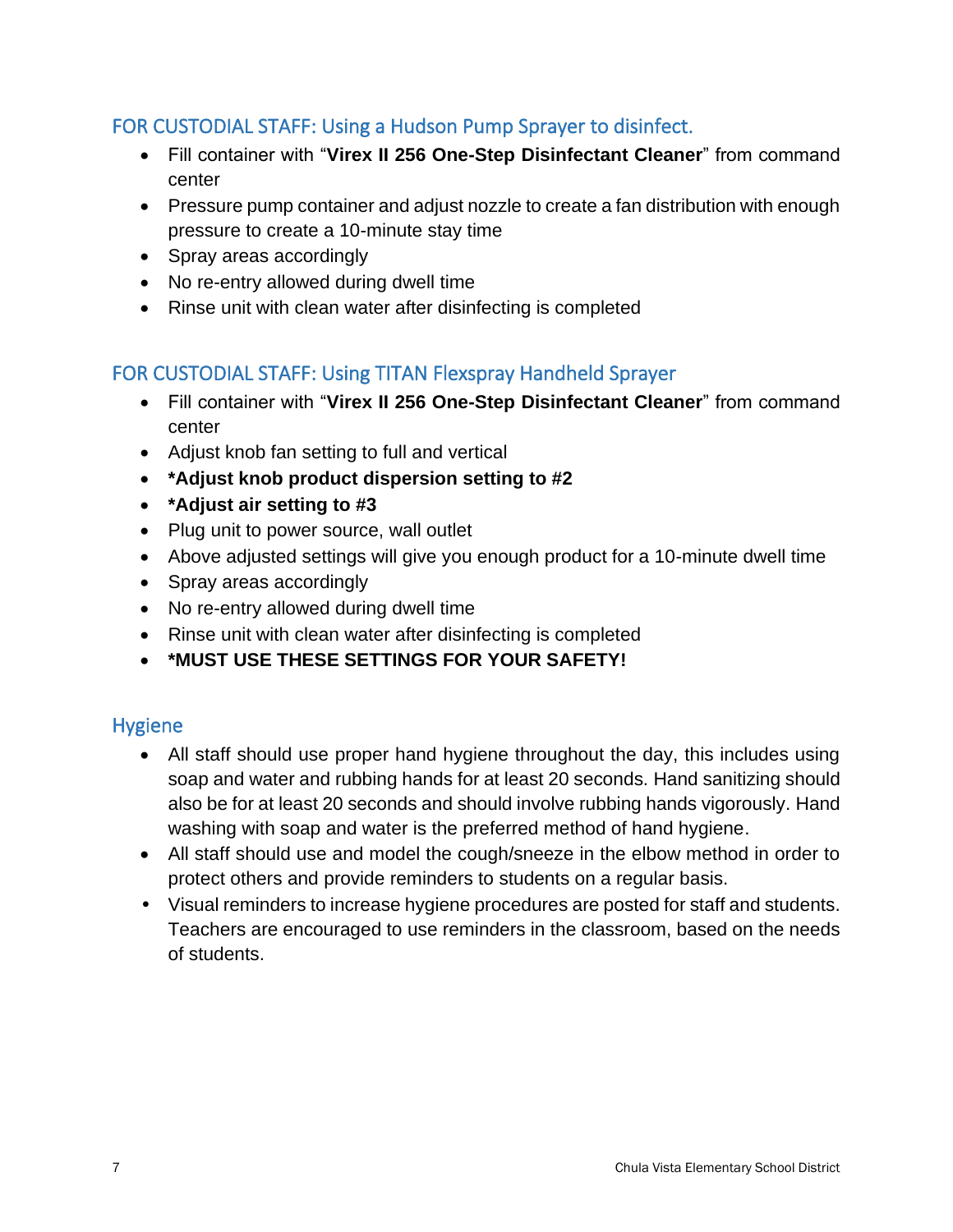# HEALTH MONITORING AND CONTACT TRACING

#### Staff Health Screening and Temperature Checks

Temperature checks and/or health screening are recommended prior to arriving on campus for the 2021-2022 school year.

Following the [San Diego County COVID-19 Symptom Decision Tree,](https://covid-19.sdcoe.net/Portals/covid-19/Documents/Health%20Practices/COVID-19-Decision-Tree.pdf) CVESD requires any staff exhibiting a fever or any of the COVID-19 symptoms to immediately go. Staff are expected to abide by the decision tree. The most updated version of the decision tree can be found [here.](https://covid-19.sdcoe.net/Portals/covid-19/Documents/Health%20Practices/COVID-19-Decision-Tree.pdf)

### Student Health Screening and Temperature Checks

Although the current COVID-19 Guidance does not require temperature checks and health screenings for the 2021-22 school year, we recommend that parents/guardians monitor the health of their student and not send students who are ill to school.

#### What happens to learning if a class or student is quarantined?

If a classroom or student needs to quarantine, the students will follow the COVID-19 decision tree to determine the quarantine method that they will follow. Certain quarantines allow the student to remain on campus and be regularly tested. Those students unable to remain on campus will be offered independent study to ensure they maintain their learning during their quarantine.

## COVID-19 ILLNESS AND TESTING GUIDE

#### County Guidance on PCR and Antigen Tests

There are two main types of tests to determine if someone has the COVID-19 virus: Polymerase Chain Reaction (PCR) test (also known as Nucleic Acid Amplification Test – NAAT) and Antigen test. The County has provided guidance on which type of test school districts can accept. It is important to understand when each test is accepted for CVESD students returning to school campuses.

*PCR Test:* PCR testing is considered the "gold standard" in SARS-CoV-2 detection. This test detects RNA (or genetic material) that is specific to the virus. It can detect the virus within days of infection, even if the person does not display symptoms. Test turnaround time typically requires two to three days, but results can be obtained in as little as 24 hours. PCR test results are accepted by CVESD for both positive and negative results.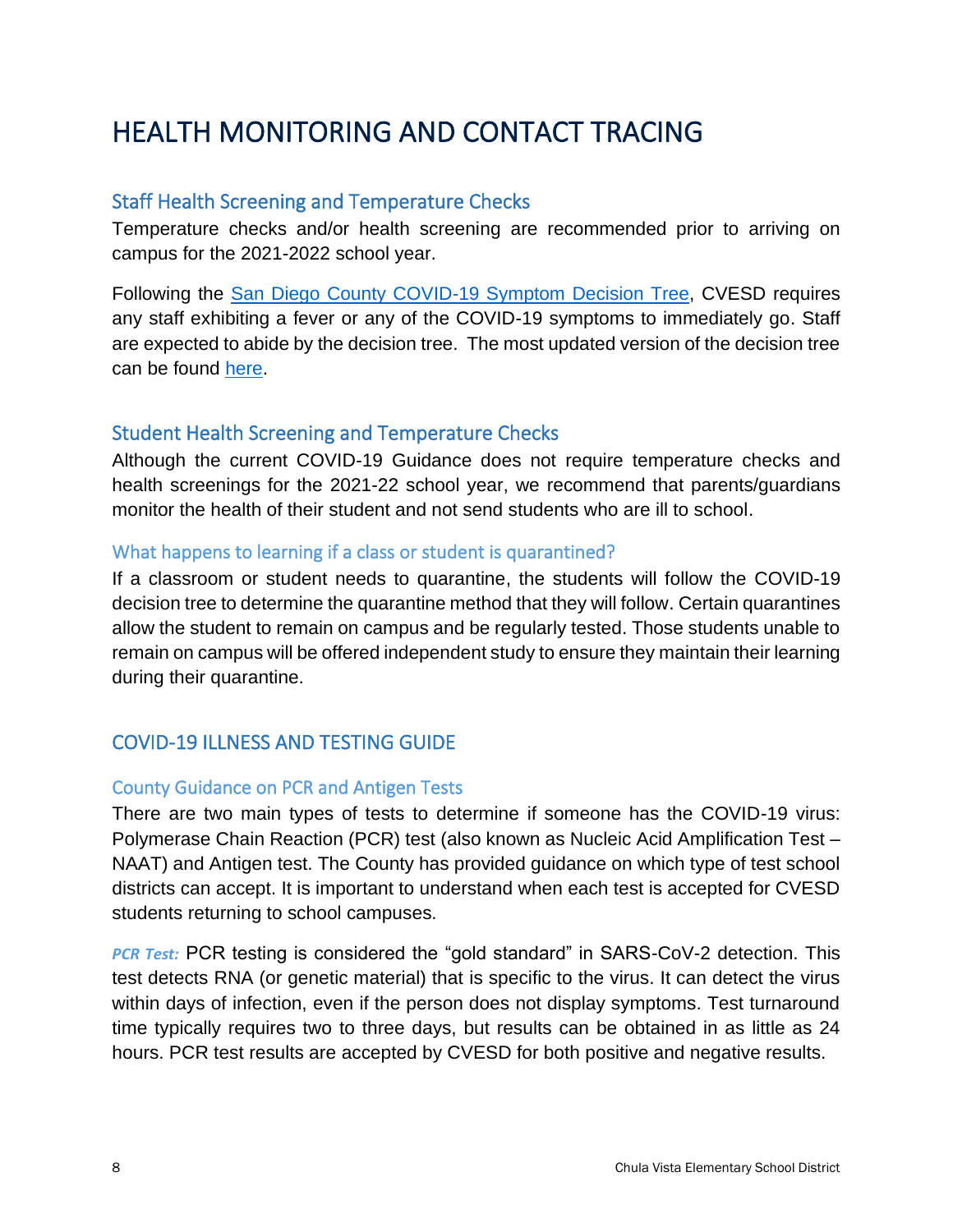*Antigen Test:* This test detects protein fragments (known as antigens) specific to SARS-CoV-2. Test turnaround time is usually very quick and, in some cases, results can be reported within 15 minutes. As described above, Antigen testing can be used to verify a negative status for students who are quarantining and have not developed symptoms. For suspected cases of COVID-19, a PCR test will be required for students/staff who are symptomatic.

If symptomatic, staff are encouraged to test with PCR testing rather than Antigen testing if excluded from school following detection of symptoms of COVID-19.

Follow the Procedures Below if You Become Sick or Test Positive for COVID-19 (these procedures apply to members of your household as well)

### *If you or a household member test positive or if you are considered a close contact of a person who tested positive for COVID, please inform your administrator immediately.*

#### I am sick and do not take a COVID-19 test

If you get sick and you or your healthcare provider decide not to get a PCR or NAAT Test to determine if you have COVID, you may return when:

- 1. It is at least 10 days from your symptom onset and
- 2. You are without a fever for 24 hours with no fever reducing medication and
- 3. Your symptoms are improving.

#### I am sick and/or test positive with the COVID-19 virus

If you tested positive for COVID-19 through either PCR Test or antigen test, you may return when:

- 1. It is at least 10 days from your symptom onset or the date you tested positive if asymptomatic and
- 2. You are without a fever for 24 hours with no fever reducing medication and
- 3. Your symptoms are improving.

#### I am sick and test negative for the COVID-19 virus

If you get sick and tested negative for COVID-19 through a **PCR Test**, you may return when:

- 1. You are without a fever for 24 hours with no fever reducing medication and
- 2. Your symptoms have been improving for 24 hours and
- 3. You provide proof of the negative PCR test results to the school site.

**IMPORTANT NOTE:** Negative Antigen tests are NOT accepted for return to work/school if an individual is symptomatic. Currently San Diego County only accepts negative PCR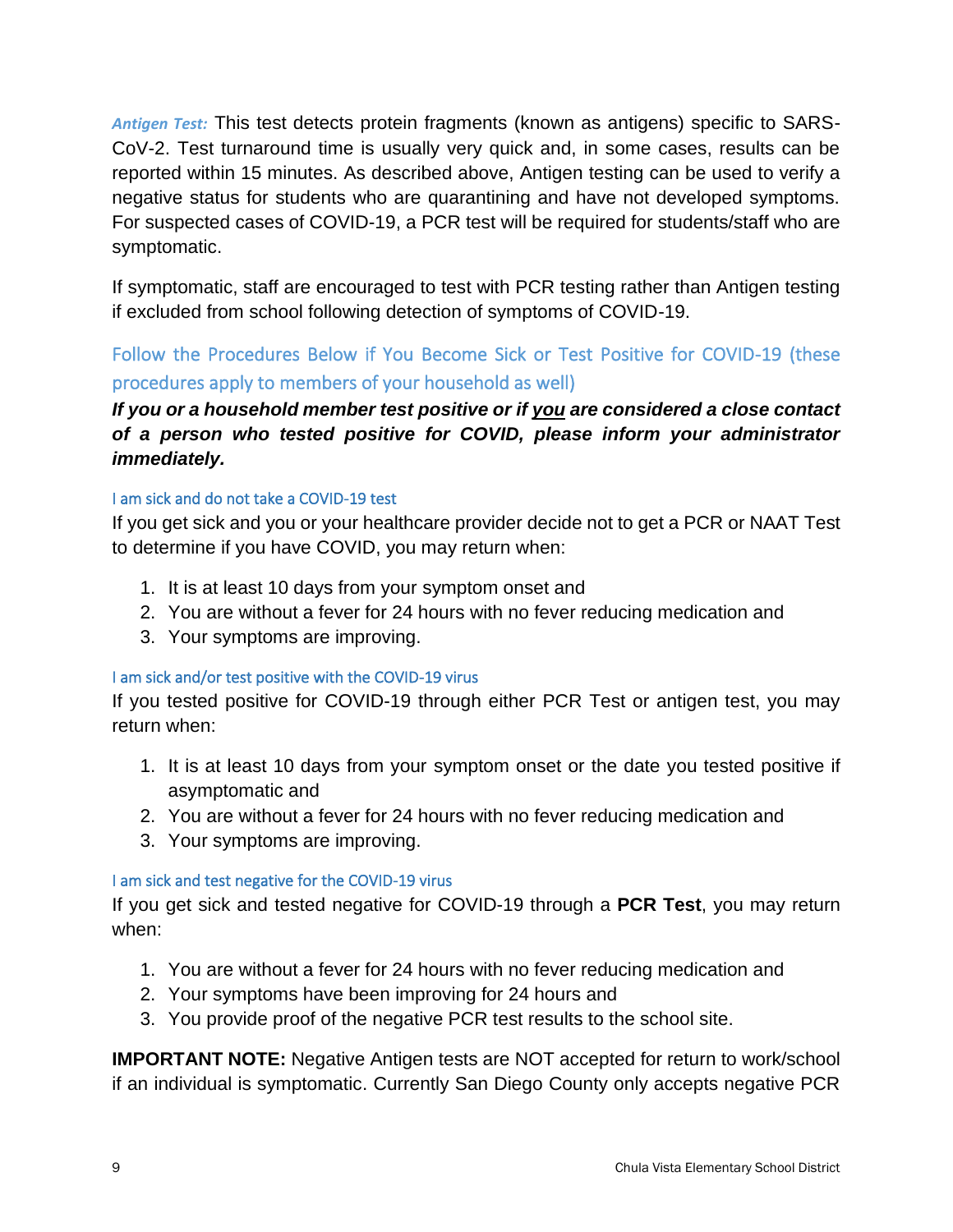Tests for return to work/school after being symptomatic. It is recommended that staff choose to get a PCR Test when symptomatic, to prevent having to retest.

#### I have symptoms that are a result of a chronic pre-existing condition

If you have a chronic a pre-existing condition, you may return to work with a note from your healthcare provider. The note MUST:

- 1. Be signed by a licensed MD/DO/NP/PA who manages the condition.
- 2. Confirm the chronic diagnosis (cite labs, date of record when diagnosed with the condition, etc.).
- 3. Include the provider's contact information.
- 4. Explain how the symptoms are unrelated to COVID-19.

In order to avoid being excluded from work for any period of time, staff can provide a doctor's note with pre-existing conditions at the beginning of the school year. This will allow staff to avoid taking sick time due to COVID-19 symptoms.

#### Actions to take when staff are at home sick

Staff that are sick at home should do the following:

- Stay home: Do not leave your home, except to get medical care. As much as possible, others in the family should stay home. If ANYONE in the house tests positive for COVID-19, no one should leave the house except to seek medical care.
- Take care: Make sure you get rest and stay hydrated.
- Stay in touch with your doctor: For medical emergencies, call 911 and report your COVID-19 diagnosis during call.
- One point of contact: If at all possible, separate yourself from other people and pets in your household.
- Use a face covering. All your caregivers, if any, should also wear one when in the same room.
- Separate bathroom use: Use a separate bathroom from other people, if available. If that is not possible, clean and disinfect the bathroom often.
- Monitor your symptoms: Symptoms of COVID-19 include fever, cough, shortness of breath, runny nose, sore throat, nausea, vomiting, diarrhea, fatigue, new loss of taste/smell, headache, body aches, and/ or poor appetite. Consult with your healthcare provider for ways to monitor symptoms.
- Follow care instructions: If your doctor or local health department has provided specific instructions, follow these directives.
- Wash hands often: Everyone in your family should wash their hands well and often.
- Clean often: Use regular household cleaners or wipes to clean things that get touched often (doorknobs, light switches, toys, remote controls, phones, etc.)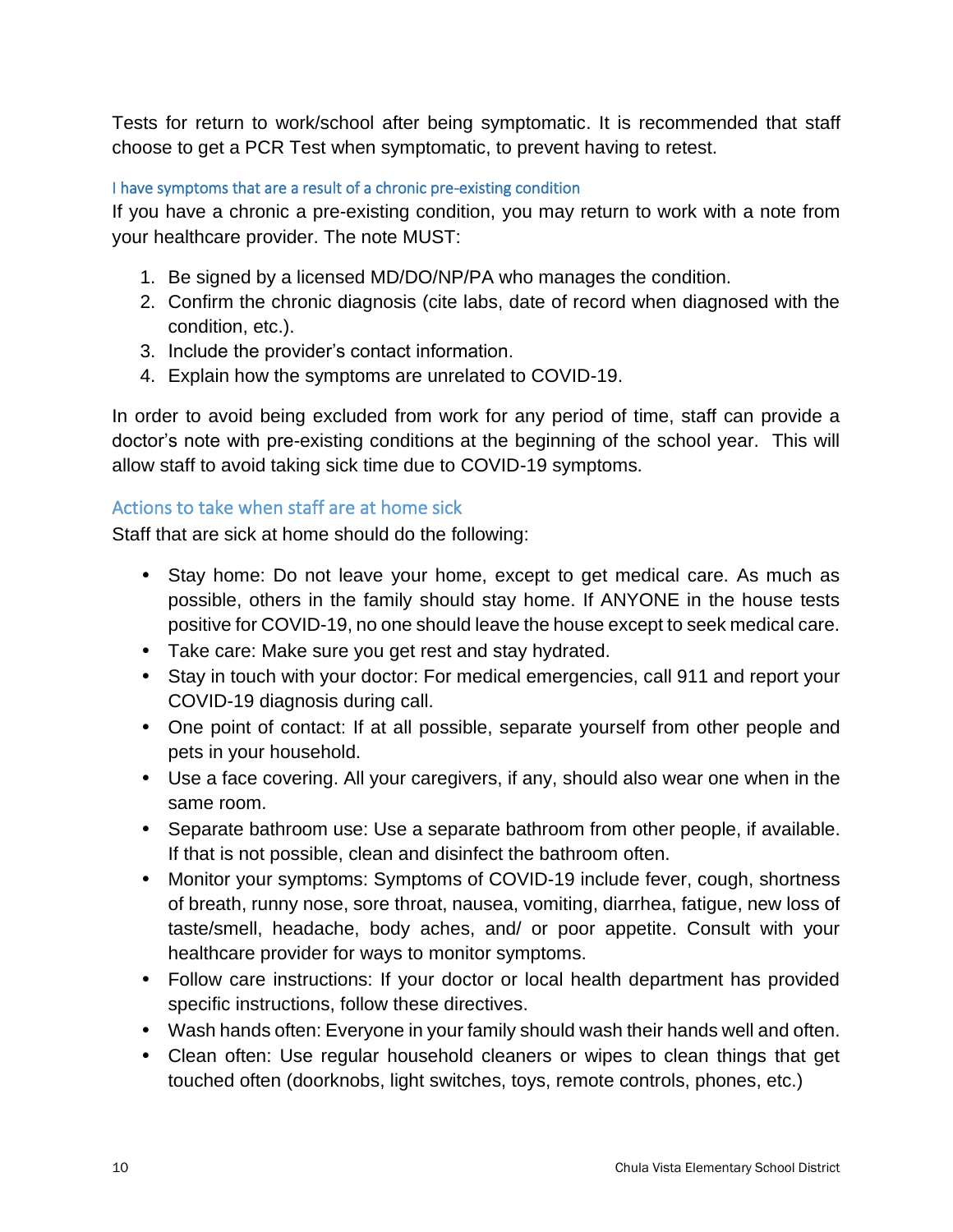#### A household member tested positive for COVID-19 or I came into contact with someone who tested positive for COVID-19

If you or a household member have had direct, close contact with anyone who has tested positive for COVID-19 for more than 15 minutes (with or without a mask) in a 24-hour period, you must quarantine unless you are fully vaccinated. A "close contact" is a contact with a COVID-19 patient that occurs anywhere between 48 hours before the COVID-19 patient's symptoms began (or, for asymptomatic patients, two days prior to test specimen collection), and until the COVID-19 patient is no longer required to be isolated. Please consult with your school nurse to determine appropriate length of quarantine, if unvaccinated. Students or staff who have tested positive for active infection with SARSCoV-2 virus within the last 90 days or are fully vaccinated are exempt from quarantine procedures.

#### Outbreaks

As students and staff return to school, CVESD will be proactive. We understand even a single positive case among students and staff could potentially develop into an outbreak. Because outbreak circumstances and work practices vary, CVESD may need assistance from the local health department, and will contact the School COVID Line at Health and Human Services if there is an outbreak or possible outbreak.

#### Contact Tracing

When any member of the CVESD community becomes ill with COVID-19, the District Emergency Preparedness and Security Manager, COVID-19 Testing Team and/or school nurse will work with the school site to identify those with whom the individual has been in close contact and assess the significance of the exposure. Notifications will be made to all necessary constituents including site staff, teachers, and parents. The District will report all positive COVID-19 cases to the pertinent campus community, including bargaining units, and will provide findings in the contact tracing investigation to the Health and Human Services Agency's School COVID Team as required.

FOR CLASSROOM TEACHERS: All Classroom Teachers must maintain an accurate seating chart for contract training purposes.

OTHER STAFF MEMEBERS: All staff members who provide additional student instruction (RSP, VAPA, etc.) must maintain accurate seating charts and visit times/days.

#### COVID-19 Testing

The Chula Vista Elementary School District is committed to providing a safe learning environment for our student and work environment for our staff. The State of California has defined three specific categories of testing including:

• Asymptomatic Testing – Also known as surveillance or monitoring testing, this strategy is utilized most frequently when case rates are high in a region.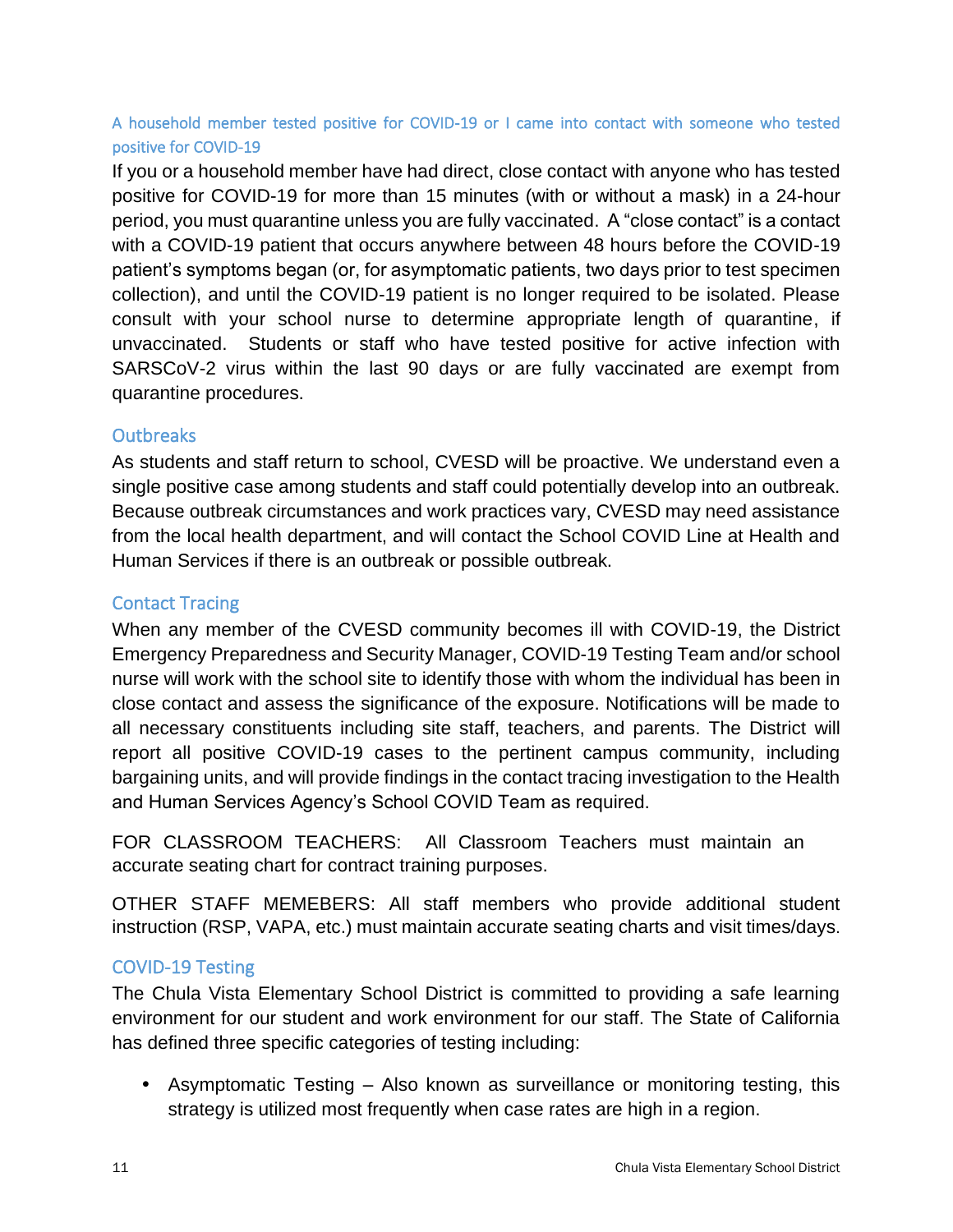- Response Testing If a case or suspected case occurs at a school site, response testing can help determine if there are additional cases or transmission has occurred at the site.
- Symptomatic Testing In accordance with the decision tree provided by the San Diego County Office of Education, symptomatic individuals should be referred for testing.

The District will work with local resources including County of San Diego testing locations and partnerships with additional entities to provide testing in accordance with the guidance below.

Any school currently open is subject to the minimum testing requirement standards established by Cal/OSHA. These standards include response testing for exposed cases and outbreak testing for everyone weekly until no longer considered an outbreak. Please refer to Cal/OSHA guidance for complete details.

#### Side-effects of Vaccinations and stay-at-home guidance

COVID-19 disease and side effects of the Pfizer, Moderna and Johnson and Johnson vaccine share some commonalities. Vaccine side effects are not uncommon for most vaccines. And side effects are typically mild and/or short-lived. Side-effects of the first vaccine for Pfizer and Moderna are less commonly systemic ("systemic", i.e. general body symptoms not limited to the vaccine site). Non-systemic, or local side effects are not easily confused with COVID-19 disease (i.e., pain, swelling, redness at the vaccination site). Systemic symptoms, on the other hand, from these vaccines can include fatigue, headache, fever, chills, muscle pain or aches, and nausea (and for Moderna, vomiting) are side effects that can be confused with COVID-19 disease.

For school community members who were recently vaccinated and then develop symptoms that may be associated with COVID-19 disease, here are the guidelines to follow:

- Vaccine recipient should stay home throughout the time experiencing symptoms, plus an additional 24 hours after symptoms have resolved.
- If symptoms started one-two days after the first or second vaccine was administered AND symptoms resolved within 72 hours of starting AND there are no other symptoms or signs of COVID-19 being experienced (e.g., loss of taste/smell; sore throat, cough, others), then this individual may return to work/school 24 hours after the side effects have abated.
- If the symptoms: (a) did not start one-two days after the second vaccine was administered OR (b) if all symptoms did not resolve within 72 hours after starting, then do not attribute these symptoms to vaccine side effects. Treat the symptoms as if they are possible manifestations of COVID-19 disease and follow our protocol, as outlined in the ["Decision Tree.](https://covid-19.sdcoe.net/Portals/covid-19/Documents/Health%20Practices/COVID-19-Decision-Tree.pdf)"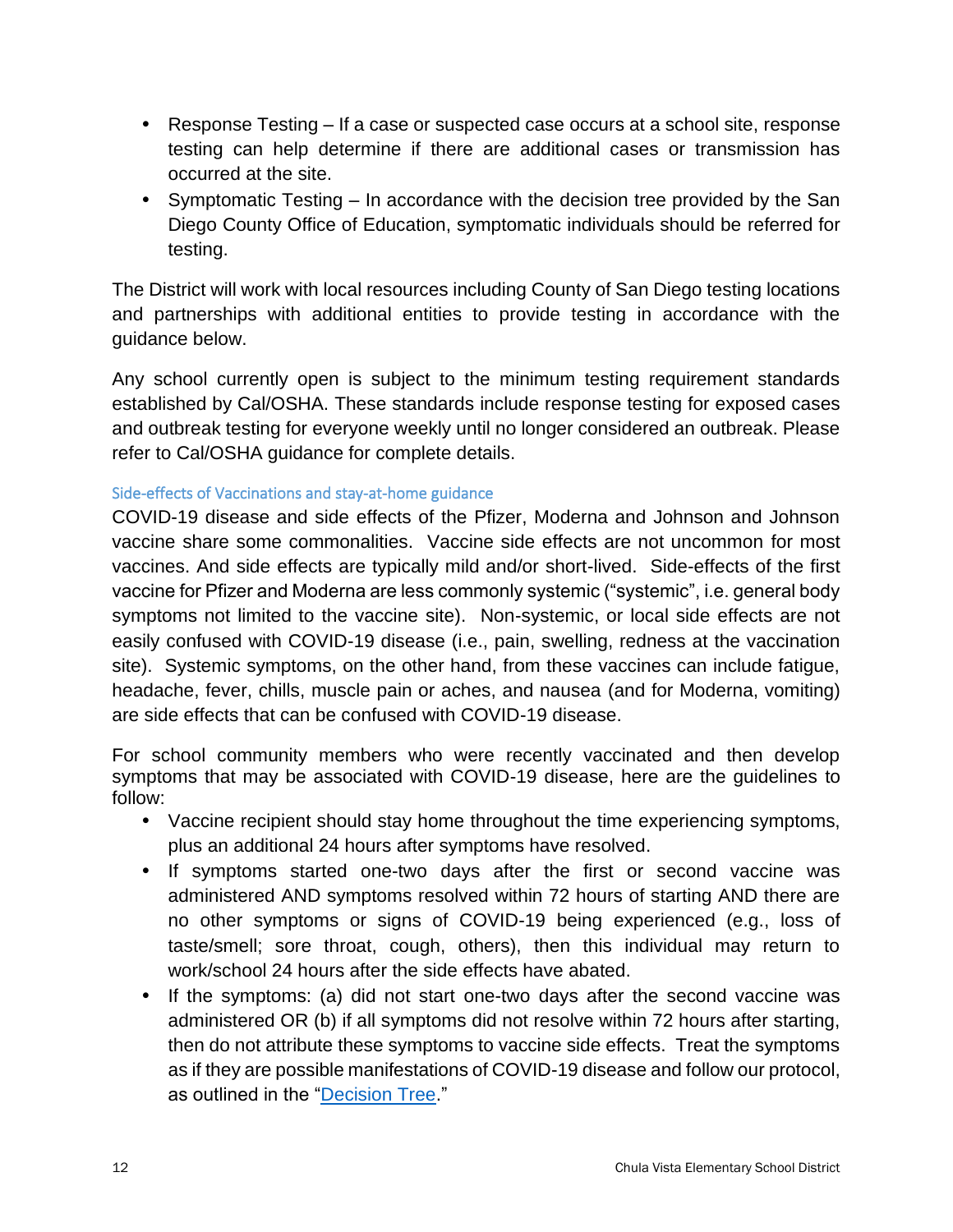# PERSONAL PROTECTIVE EQUIPMENT AND OTHER SAFETY **SUPPLIES**

To help contain the spread of COVID-19, CVESD has procured and purchased important supplies and equipment to protect students and staff. CVESD will continue to budget for and distribute additional supplies to individual sites in a timely manner. CVESD is committed to providing safety equipment and supplies to help prevent the spread of the COVID-19 virus, including but not limited to:

#### Hand Sanitizer

Hand sanitizer or hand sanitizing stations are located in classrooms and common areas such as lunch areas, multi-purpose rooms, front offices, and priority locations identified by the site safety committee. However, it is still recommended that staff and students use hand washing with soap and water as their primary method of hand hygiene.

Staff working with students are asked to monitor the use of hand sanitizer for safety. When administering it to a whole class, it is advised that the teacher/another adult pump the sanitizer rather than having the students self-administer.

#### Masks

The CDPH announced on July 12, 2021 new mask guidance for schools as follows:

- o Masks are optional outdoors for all in K-12 school settings.
- o Students are required to mask indoors, with exemptions per [CDPH face mask guidance.](https://www.cdph.ca.gov/Programs/CID/DCDC/Pages/COVID-19/guidance-for-face-coverings.aspx) Adults in school settings are required to mask when sharing indoor spaces with students.
- o Persons exempted from wearing a face covering due to a medical condition, must wear a nonrestrictive alternative, such as a face shield with a drape on the bottom edge, as long as their condition permits it.
- $\circ$  Schools will provide a face covering to students who inadvertently fail to bring a face covering to school to prevent unnecessary exclusions.
- $\circ$  In limited situations where a face covering cannot be used for pedagogical or developmental reasons, (e.g., communicating or assisting young children or those with special needs) a face shield with a drape (per CDPH guidelines) can be used instead of a face covering while in the classroom as long as the wearer maintains physical distance from others. Staff must return to wearing a face covering outside of the classroom.

Visitors are required to supply their own masks.

#### How to Select Your Mask

When selecting a mask, there are many choices. Here are some do's and don'ts. DO choose a mask that:

• Is made for the type of individual (adult/child) to ensure proper fit.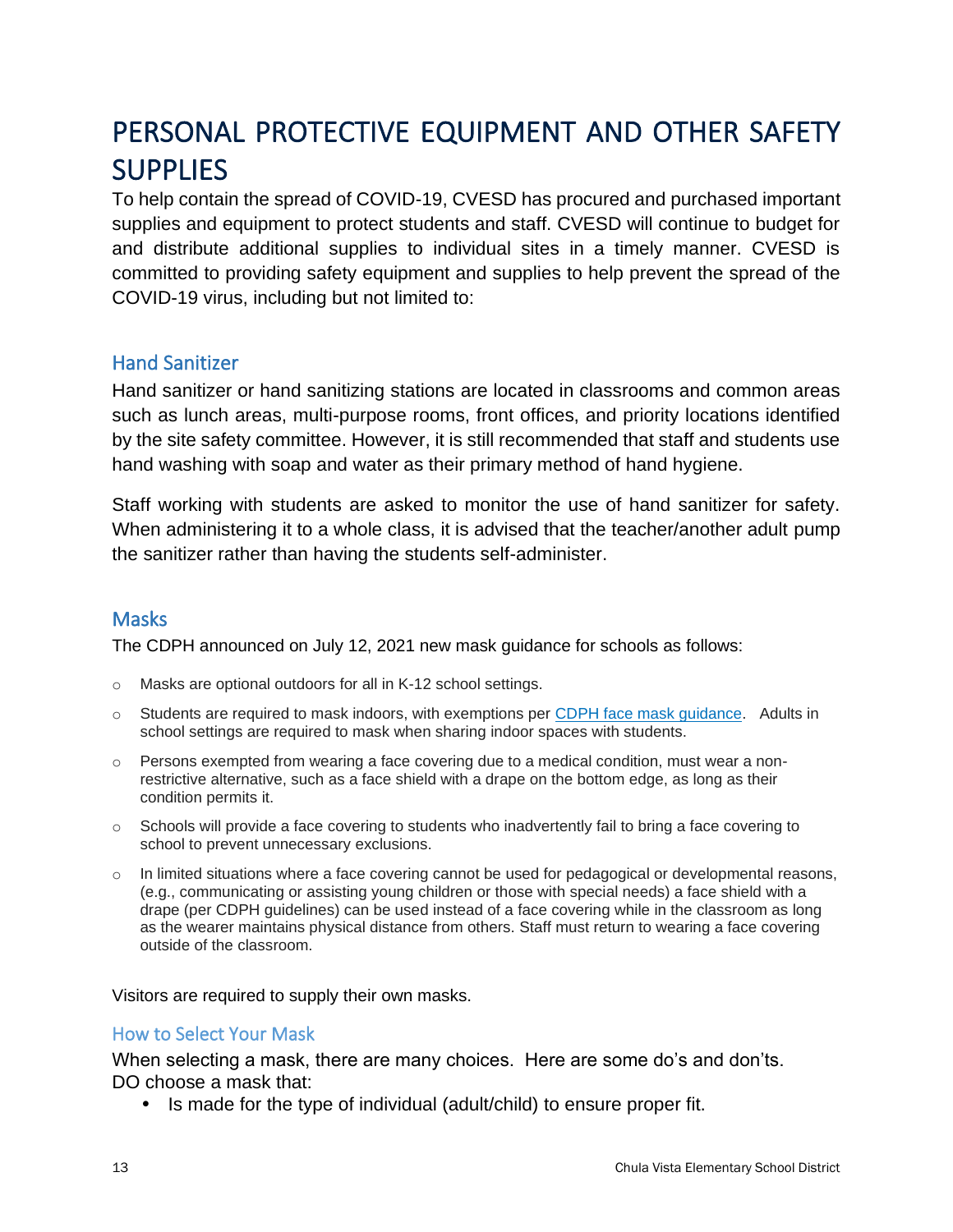- Fits snugly over the nose and mouth and under the chin and does not have gaps around the sides.
- Provides for two or more layers of washable, breathable fabric.

DO NOT choose a mask that:

- Is made of fabric that makes it hard to breathe (i.e., vinyl, plastic, etc.).
- Has exhalation valves or vents which allow virus particles to escape.
- Please note that scarves, ski masks, gaiters, and balaclavas are not a substitute for masks.

#### Gowns

Non-surgical gowns are used in minimal to low-risk situations. The District provides nonsurgical gowns for those employees such as Nurses, Attendance/Health Specialists, Student Attendants and other employees who work in special education, who conduct activities where they may come in contact with bodily fluids.

#### **Gloves**

Other personal protective equipment such as gloves are provided to staff as appropriate to their position. Each classroom has access to poly gloves for use during cleaning, or any other activities which necessitate protection for the hands (for example, helping a child on a computer). Poly gloves are also be worn by Child Nutrition staff, while Nitrile gloves can be used by Custodians, Nurses, Student Attendants, and Attendance Secretaries/ Health Specialists for many duties.

#### **Canopies**

School sites received canopies that can be used at the discretion of the site administrator. These can provide shading for classes meeting outside, as an extra isolation area, or for small group instruction. See your administrator for use of these canopies.

#### Sprayers/Disinfectant

Each classroom/office area has received a spray bottle with the Virex II 256 cleaner/disinfectant and has access to paper towels. Staff should ensure that cleaning supplies are kept out of the reach of children.

Each site has received two pump sprayers and one Titan Flex handheld disinfectant sprayer. These sprayers will be used by custodial staff when cleaning and disinfecting large areas such as classrooms, multi purpose rooms, and outdoor lunch tables. When these sprayers are in use, staff and students should not be in the room. This will allow for the custodian to quickly and efficiently clean/disinfect the room.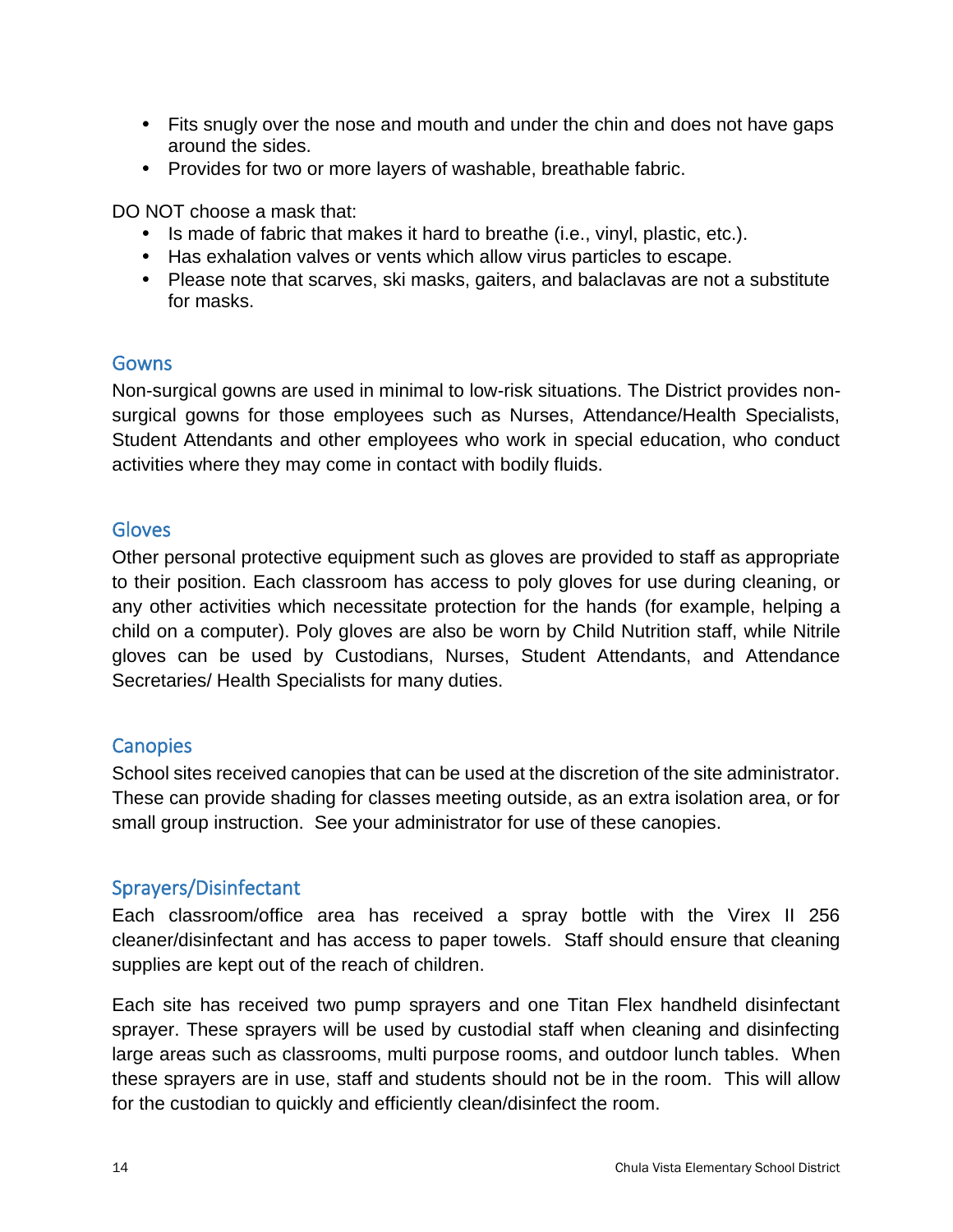# OTHER SAFETY AND MITIGATION PROCEDURES

#### Annex Sites

Innovation Station, Energy Station, Hydro Station, and Health Station as well as Living Coast Discovery Center and Elite Athlete Training Center will hold sessions in-person for all schools during the 2021-2022 school year.

#### **Bathrooms**

Bathrooms are cleaned and stocked with soap throughout the day.

### Behavioral Signage

Staff are encouraged to use signage in classrooms, offices and shared places to reinforce proper safety procedures.

### Budget and Finance

Site Administration and School Secretaries have been provided procedures for approved COVID-19 related expenses.

#### **Ceremonies**

Schoolwide ceremonies and assemblies shall be held via indoors (with limited attendance and required masking), outdoors or via virtual methods according to the most updated guidance.

#### Child Nutrition and Meal Services

With a return to full in-person instruction, meal service will return to pre-pandemic distribution schedules. Outdoor distribution and consumption is recommended.

## Drinking Fountains/Water Bottles

Drinking fountains are now open. Staff and students are encouraged to bring their own water bottles. Staff are encouraged to provide time for students to fill their water bottles at least once while on campus. Staff may choose to run the faucet, while students fill their bottles, in order to prevent multiple students touching the handle.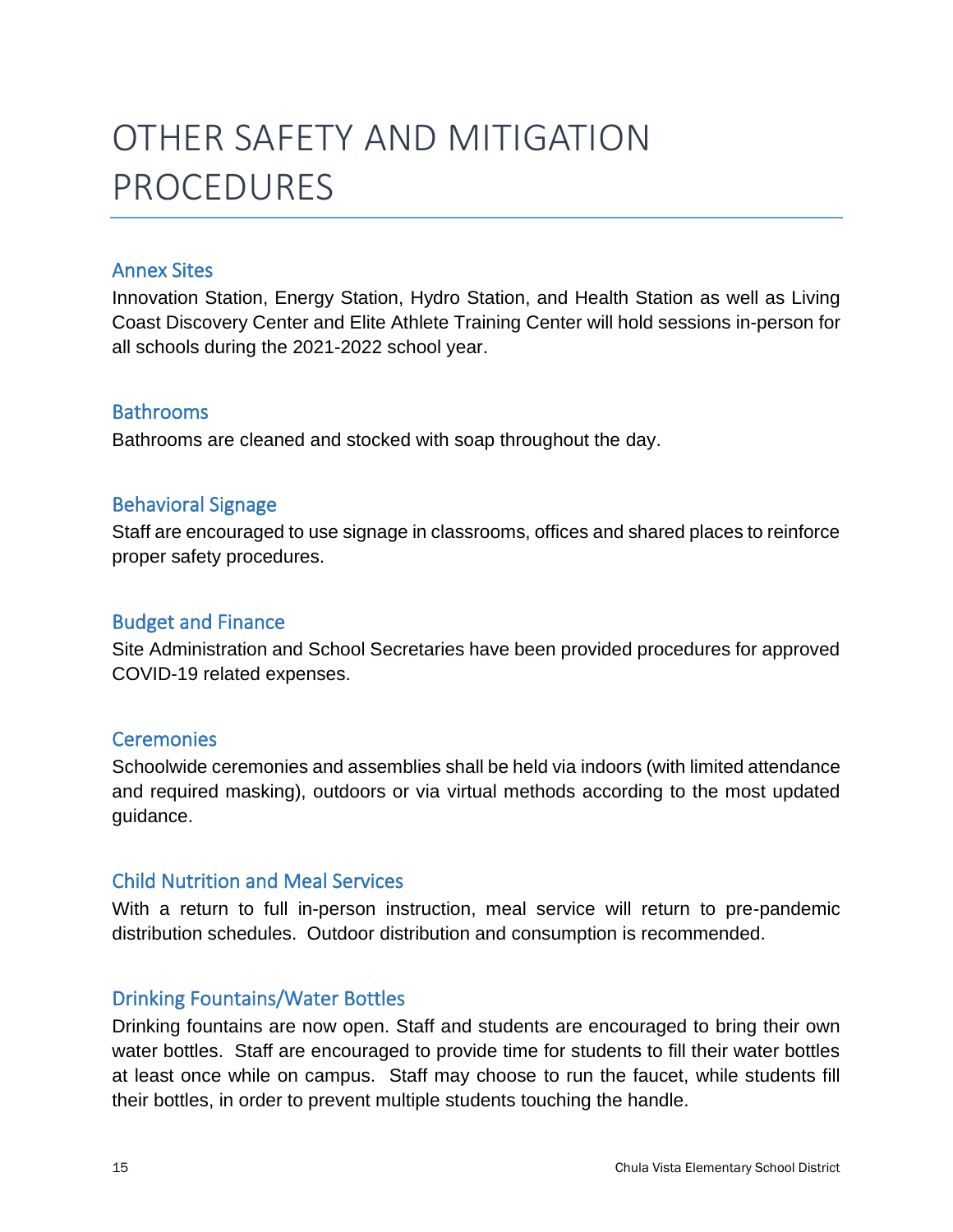#### **Emergencies**

The Emergency Preparedness and Security Manager has released guidance on conducting emergency drills during COVID. Schools are expected to hold emergency drills during in-person instruction.

#### Field Trips

In accordance with current safety guidelines, field trips and extracurricular activities are permitted. Innovation Station, Energy Station, Hydro Station, and Health Station as well as Living Coast Discovery Center and Elite Athlete Training Center will hold sessions inperson for all schools during the 2021-2022 school year.

### Purchasing and Procurement

Only pre-approved items will be covered by the District funds. Schools have been provided the opportunity to submit their needs for COVID-19 funds to the District office. Schools have been provided with PPE and other supplies.

### Safety Committee Role

Schools can utilize the site safety committee to provide guidance on localized decisions regarding COVID-19 mitigation and prevention operations.

Each year, school sites must include at least two different goals/objectives in the Comprehensive School Safety Plan; one for People/Programs and one for Places/Environment. Sites are encouraged to use this opportunity for making changes in procedures, programs, or the environment to further mitigate and prevent the spread of viruses.

#### Staff Lounge/Lunch Areas

Staff lounges and lunch areas will be open. School sites will have additional identified eating areas for staff. Make sure to familiarize yourself with your school site's areas for eating. Staff should maintain physical distance when unmasked (including while eating).

#### **Transportation**

Current health guidelines require mask wearing while on our school buses. Employees driving/riding in the bus are also required to wear a mask when students are present.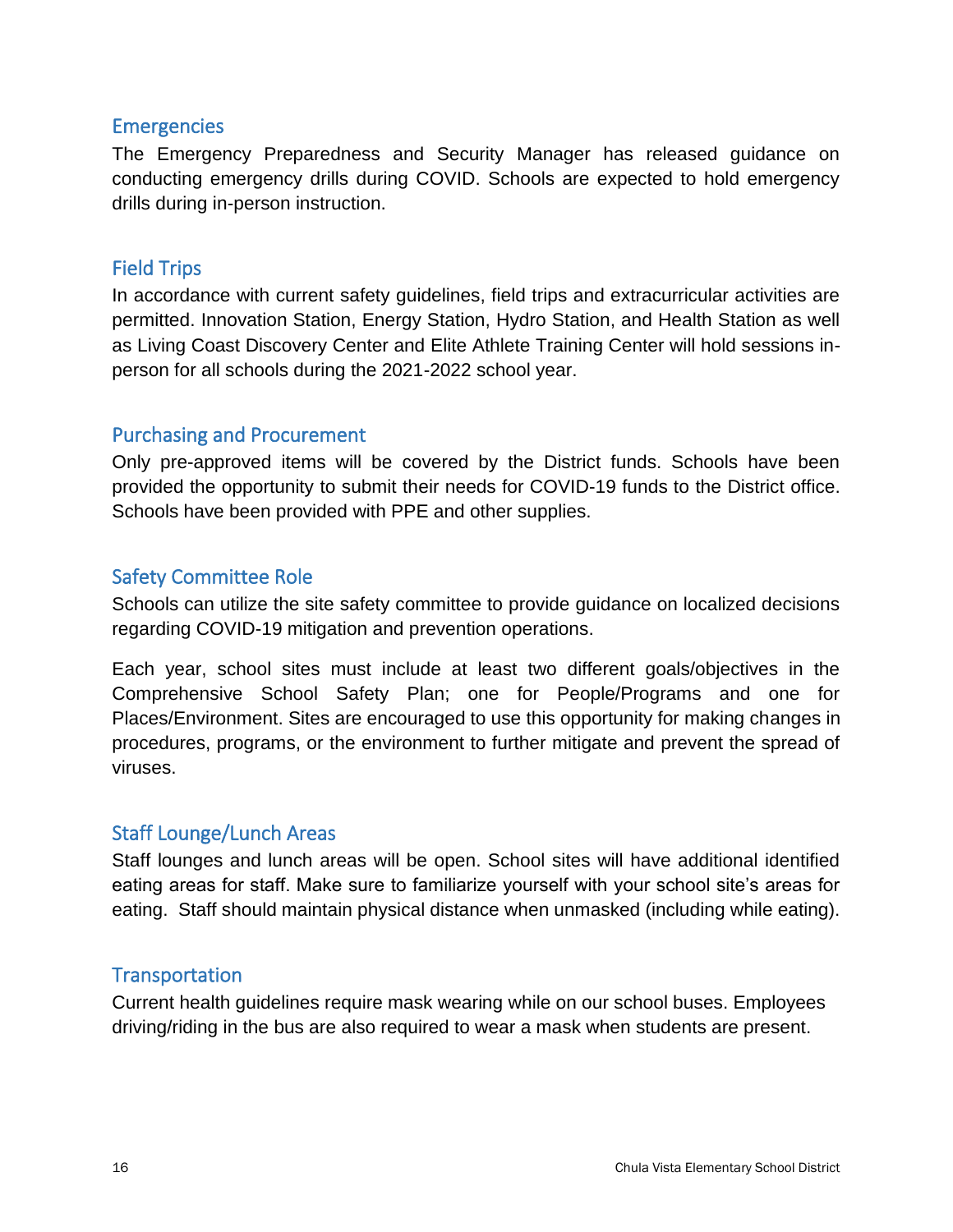#### Visitor Management

In the case of visitors in a school, the idea of "less is more" is important. Less visitors usually equals more security and safety, even during non-pandemic times, and especially during pandemic times. Most visitors to a school do not need access beyond the front office.

At the beginning and end of the school day, parents/guardians are allowed to walk their child onto campus and remain outdoors. Parents/guardian should not be entering classrooms or other indoor spaces.

Volunteers will be allowed during the 2021-2022 school year with limitations including masking while indoors, proof of vaccination and completing District volunteer procedures.

### Ventilation, HVAC System and Air Purifiers

The virus that causes COVID-19 spreads in droplets that are exhaled by someone who has the virus. Ventilation can reduce the amount of viral particles in a specific area by

### MEDIFY AIR PURIFIER INSTRUCTIONS

#### PLEASE BE SURE TO TURN OFF BEFORE LEAVING EACH DAY

*Timer Mode:* Press TIMER button and choose your options 1, 2, 4, or 8 hours. *VERY IMPORTANT: PLEASE USE THE TIMER EACH TIME YOU TURN THE UNIT ON.* It is strongly suggested that the timer be set to 8 hrs. If the unit is turned off during that time, please reset the timer when turning the unit back on accordingly. The timer will not resume from the first setting.

*Manual Fan Adjustment*: Press SPEED button to choose speed. Options are 1, 2, 3 or sleep. Please note: Sleep mode will turn off all indicator lights and fan speed will change to lowest setting. Press any button to exit sleep mode.

*Ionizer Mode:* This is an ON/OFF function. Ionizer produces negative ions to neutralize positively charged particles such as dust, bacteria, mold, pollen and other airborne positive particles.

diluting them and thus help decrease the risk of exposure. CVESD is committed to improving air quality in classrooms by using the following strategies:

• Fresh Air: We encourage teachers and staff to introduce fresh outdoor air as much as possible, for example, by opening windows where practicable. We realize that many of our schools were built without windows, so we encourage frequent exposure to outside air by utilizing outdoor spaces and taking outdoor fresh air breaks. If opening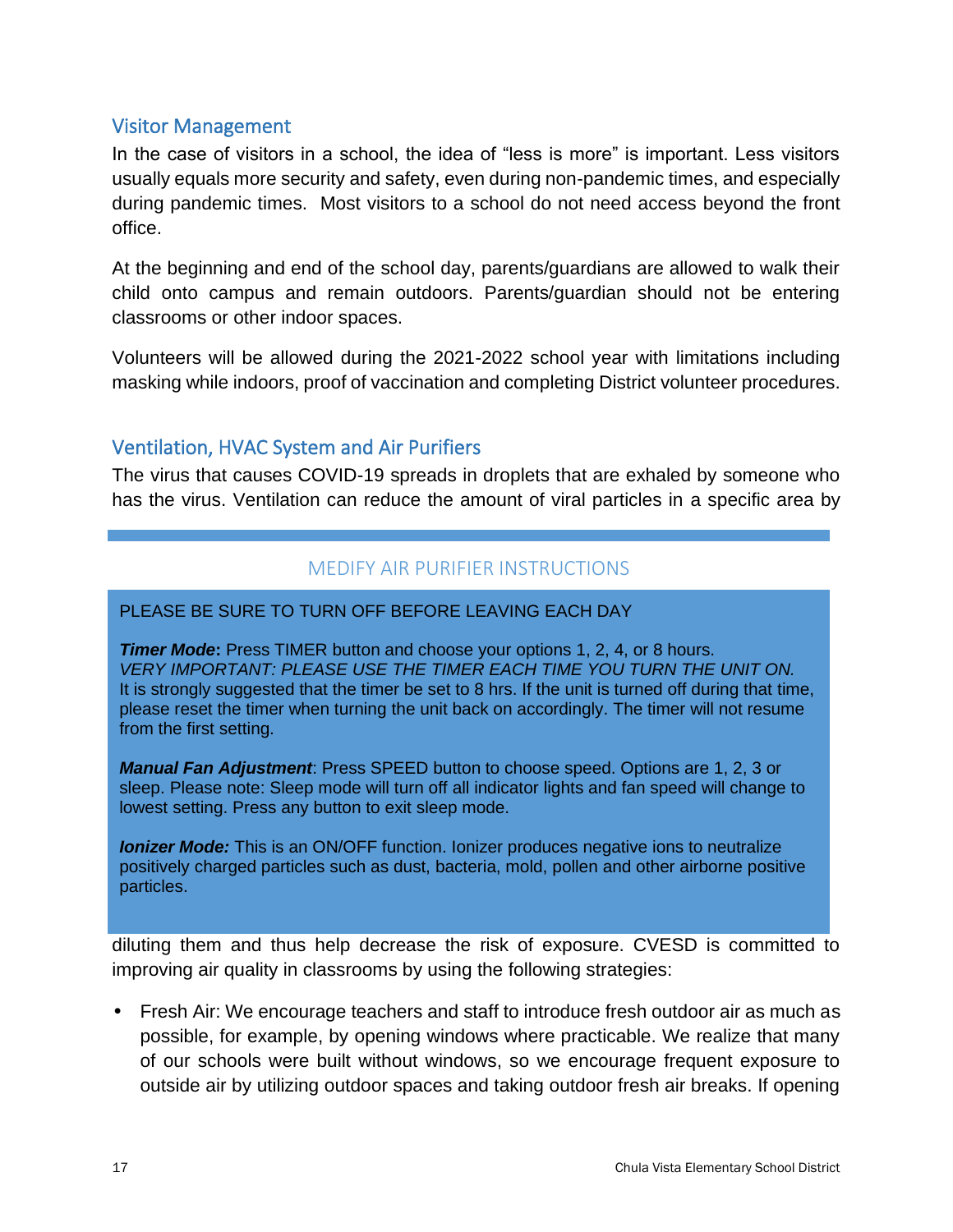windows poses a safety or health risk (e.g., by allowing in pollen or exacerbating asthma symptoms) to persons using the facility, we consider alternatives such as using the HVAC system which is set to maximize central air filtration and the Medify Air Purifiers provided in each classroom and office.

- Systems Maintenance: The District replaces and checks air filters and filtration systems per manufacturer guidance to ensure optimal air quality. HVAC systems have been serviced and inspected across the District to ensure proper operation and circulation of outside air.
- Ventilation While Cleaning/Disinfecting: Staff should ensure proper ventilation during cleaning and to reduce the risk of infection. When cleaning, staff should air out the space before children arrive.
- Systems Upgrades and Improvements: The district has supplied each classroom and common area with an air purifier utilizing a H13 True HEPA Filter.

# CLASSROOMS

# Considerations for Classroom Set up and Operations

- Eliminate excess furniture
- Arrange desk partitions, if desired
- Develop a routine for sanitizing shared laptops if used on specific days, if necessary (Children are sharing devices).
- Classroom library
	- o Manage check in/check out process for library books
- Air Purifier 8-hour timer should be set everyday to prevent leaving the purifier on overnight
- Consider holding parts of class outside, if conducive to lesson planning (work with your administrator for availability)
- Small group instruction and assessments can be implemented
- Breathing break if schools schedules/approves of a breathing break and allow students to take off masks while they are outside.
- **Decorations and personal items**
	- o Less is more…
	- $\circ$  Constant cleaning and disinfecting may result in damage of wall decor
	- $\circ$  Minimize display of personal items or use old items that you don't intend to use again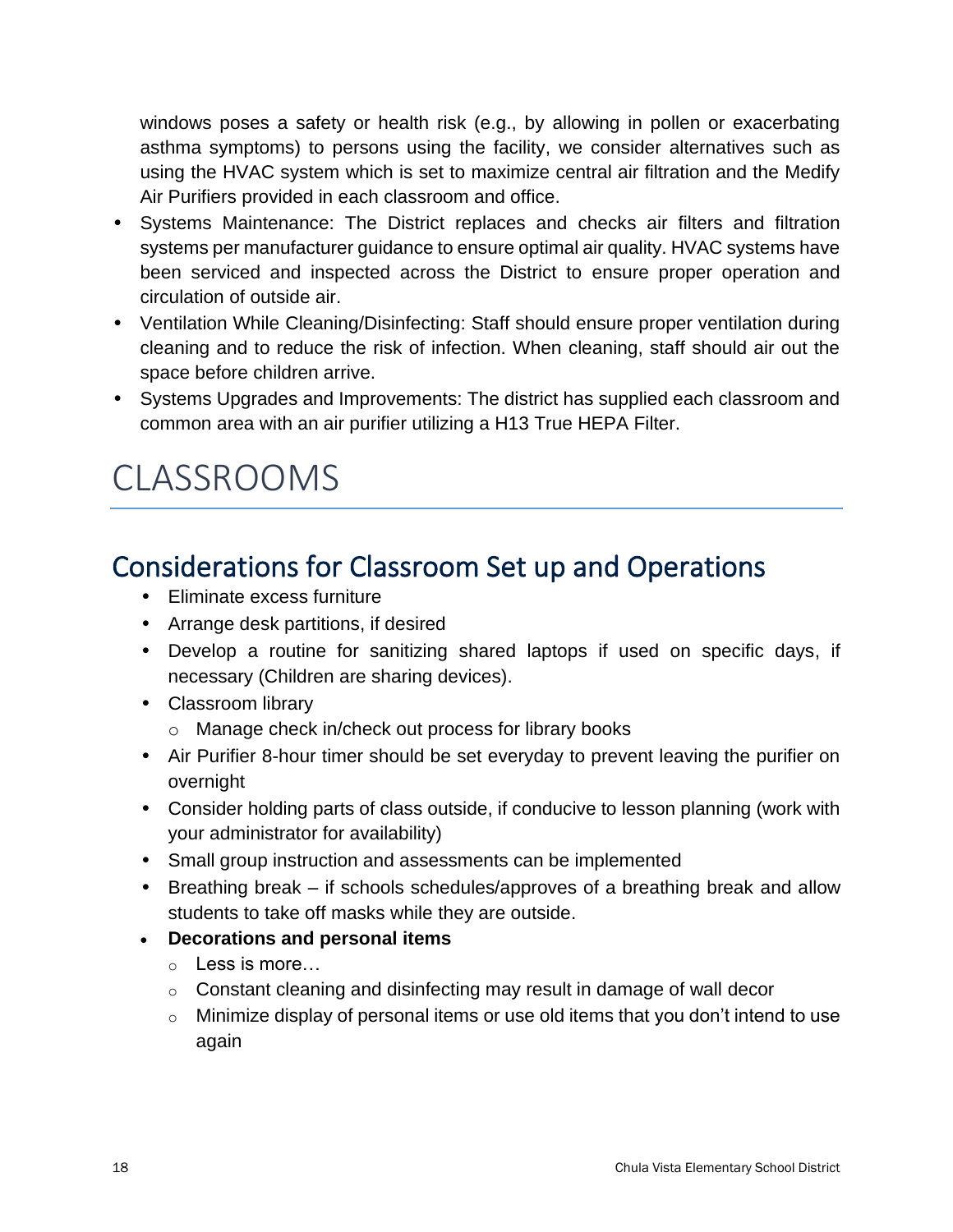# Ill or Injured Student

A student who is ill or injured is referred to the Health Office by the teacher or other school staff.

- If the student is sent to the Health Office, the student will bring the existing green CVESD Health Office Referral slip completed to contain:
	- o The student's first and last name.
	- o Teacher's name and the name of person sending the student.
	- o A brief description of the problem.
- The student will be met outside the Health Office door by Health Office staff, have their temperature taken and will be screened for COVID-19 symptoms via the Fever/COVID-19 Symptom Decision Tree, and triaged to the correct area for treatment. If the student is sent for possible COVID-19-like symptoms, staff will apply upgraded PPE.
	- o **Injury** HO visits are for serious injuries where students might need continuous monitoring/attention.
	- o **Illness**  The student has no COVID-19-like symptoms, the student can rest or wait to go home in the Health Office.
	- o **COVID-19-like symptoms are found that are not explained by symptoms consistent with a documented, preexisting condition - Staff dons higher** level of PPE, (N95 mask, gloves, long sleeved gown and face shield), and student enters isolation area to wait for parent pick up. Parent calls from outside the school front door and the student is brought to the parent via an outdoor gate and the parent signs the student out. Instructions are given regarding follow-up treatment.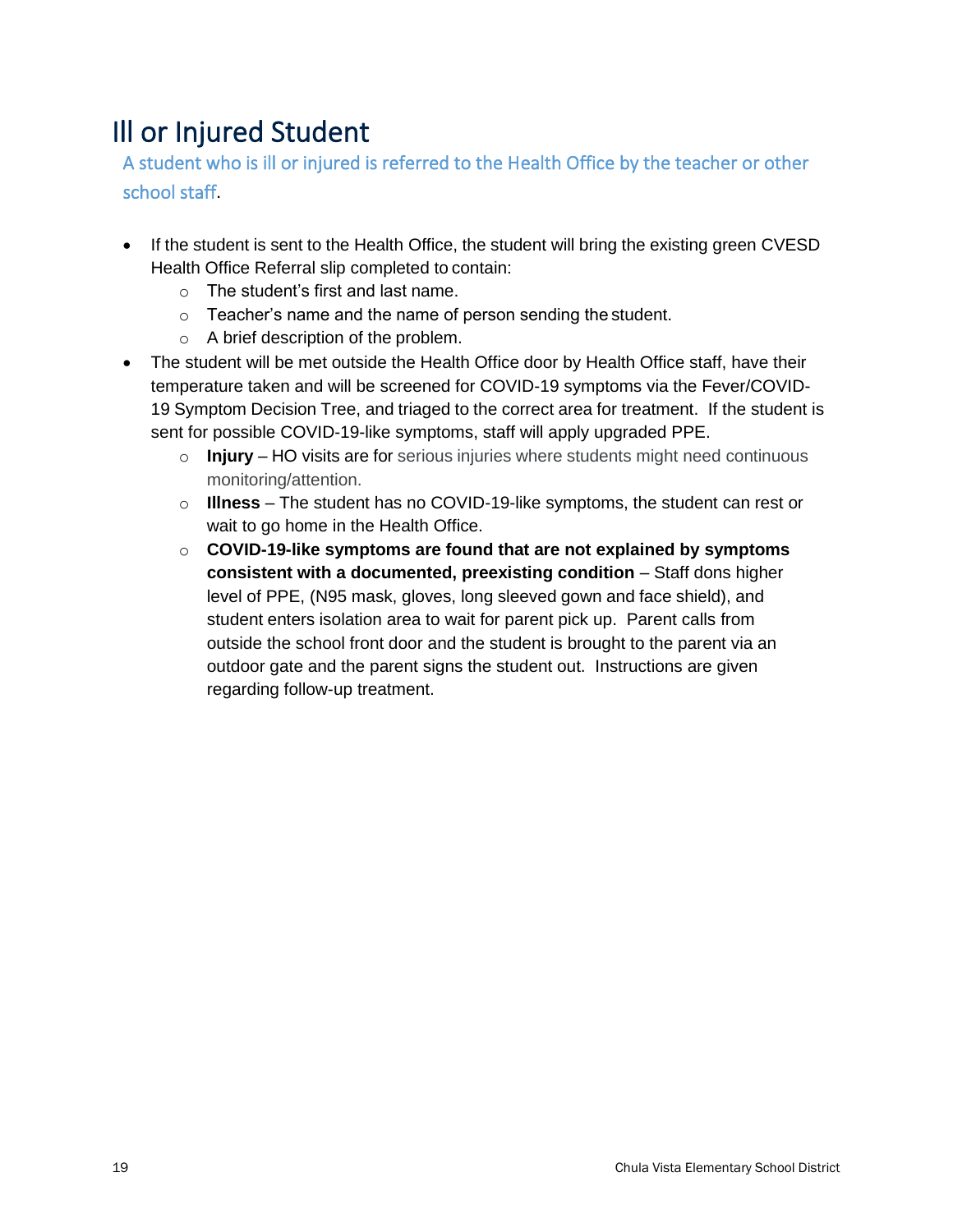# HUMAN RESOURCES PROCEDURES

- Employees should log into Frontline (the subfinder system) in the same way as in the past to report an absence. Employees requesting a substitute, should use the **Notes to Substitute** section to leave contact information and/or detailed instructions.
- If employees have questions regarding specific COVID-19 leave, they should contact HR for help in determining the kind of leave for which they qualify. The SubDesk will adjust their leave accordingly once approved by an HR Director.
- For teachers who need a substitute, if possible, it is best to have them contact a substitute in advance who they know is able and willing to successfully handle expectations. It is also recommended that school sites secure a pool of substitutes who will be able to assist when needed.
- For classified employees who need to be out for illness or personal business, the leave should be reported into Frontline.
- Please be sure all substitutes are cleared with the SubDesk before they begin their assignment.

## Paid leave requirements in response to the COVID-19 global pandemic.

#### Background:

The Emergency Paid Sick Leave Act ("EPSLA") and the Emergency Family and Medical Leave Expansion Act ("EFMLEA") are a part of the Families First Coronavirus Response Act ("FFCRA") and provide leave to employees for certain reasons related to COVID-19. The EPSLA entitles certain employees to take up to two weeks of paid sick leave. The EFMLEA permits eligible employees to take up to twelve weeks of paid leave to care for a child whose school or day care facility is closed due to COVID-19. (29 C.F.R. §§ 826.10- 826.70.) These leaves have been extended until September 30, 2021 under California law as the Federal regulations have expired.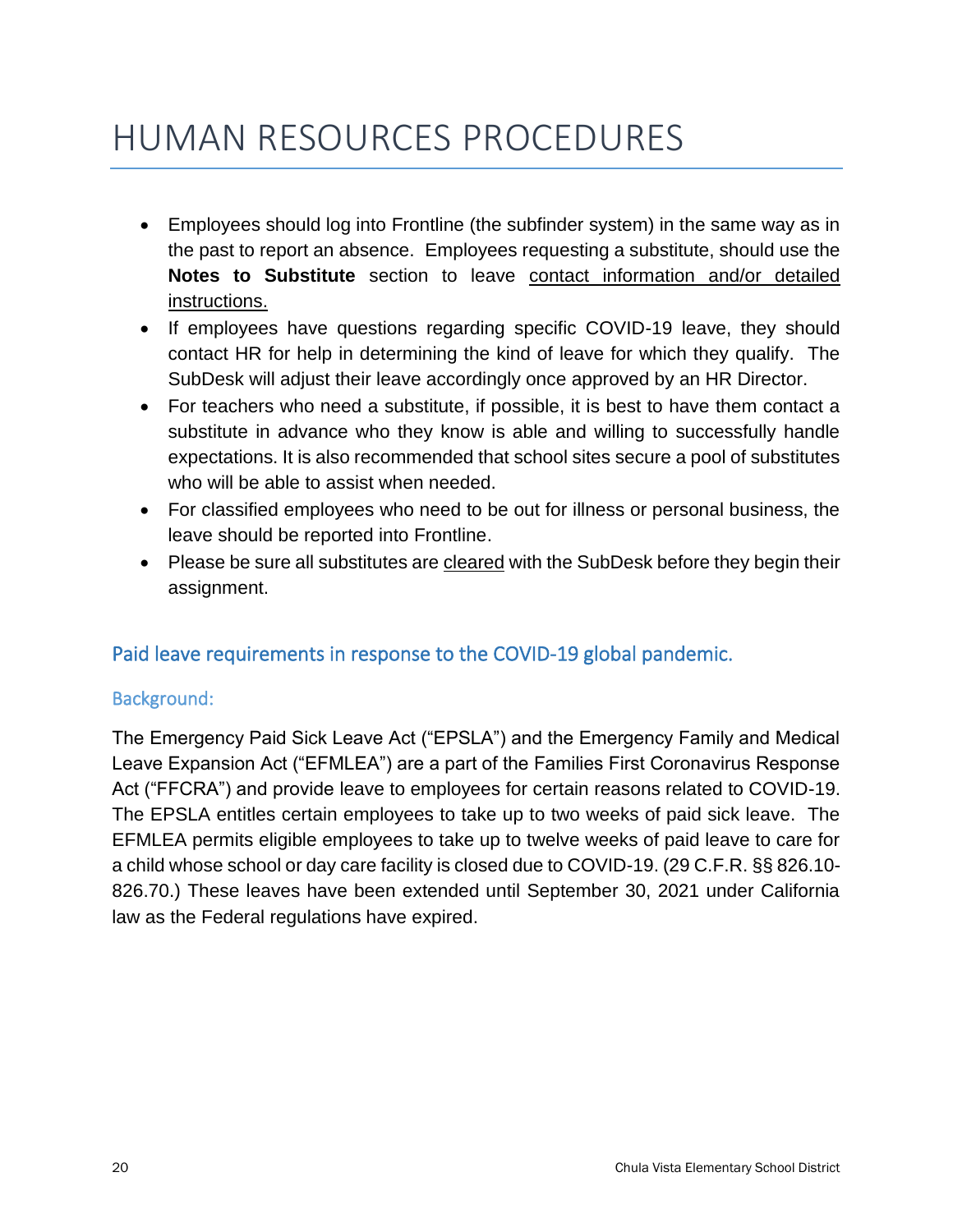| <b>Scenario</b>                                                                                                                                                          | Quarantine/Isol<br>ation<br><b>Mandatory</b>                                                    | <b>Allowed to Return</b><br>to Work                                       | Leave Available                                                                                                                                                                                                                                                                                                                                                                                                                                                                                |  |
|--------------------------------------------------------------------------------------------------------------------------------------------------------------------------|-------------------------------------------------------------------------------------------------|---------------------------------------------------------------------------|------------------------------------------------------------------------------------------------------------------------------------------------------------------------------------------------------------------------------------------------------------------------------------------------------------------------------------------------------------------------------------------------------------------------------------------------------------------------------------------------|--|
| I have tested<br>positive for covid-<br>19 and am<br>therefore subject<br>to a quarantine<br>order. (Vaccinated<br>employees must<br>only quarantine if<br>symptomatic.) | Yes.                                                                                            | Follow county<br>health guidelines<br>before returning to<br>work.        | Employee will first access up to two<br>weeks (80 hours) of EPSLA leave<br>which provides pay at their regular rate<br>or minimum wage (whichever is<br>greater) (maximum of \$511 per day).<br>Once EPSLA leave is exhausted,<br>employee may access his/her own<br>accrued sick leave, PNL, FMLA leave<br>if the Employee's sickness constitutes<br>a "serious illness," and if, available,<br>catastrophic leave.                                                                           |  |
| I have symptoms<br>οf<br>COVID-19 and I<br>am seeking a<br>medical diagnosis.                                                                                            | Yes.                                                                                            | Follow county<br>health guidelines<br>before returning to<br>work.        | If the employee is taking affirmative<br>steps to obtain a medical diagnosis,<br>leave under the EPSLA is available to<br>the employee before any other leave.<br>However, the leave is limited to the<br>time the employee is unable to work<br>because he/she is taking affirmative<br>steps to obtain a medical diagnosis.<br>Employee is entitled to leave at their<br>regular pay or minimum wage<br>(whatever is greater), with a maximum<br>of \$511 per day over a two-week<br>period. |  |
| I have been<br>advised to self-<br>quarantine by a<br>healthcare<br>provider related to<br>COVID-19 and am<br>unable to work (or<br>work remotely).                      | Yes                                                                                             | <b>Follow County</b><br>Health guidelines<br>before returning to<br>work. | Under the EPSLA, the employee is first<br>entitled to leave at their regular pay or<br>minimum wage (whatever is greater),<br>with a maximum of \$511 per day over<br>a two-week period.<br>Once the employee exhausts EPSLA<br>leave, the employee may access<br>his/her own accrued sick leave, PNL,<br>vacation and, if available, catastrophic<br>leave.                                                                                                                                   |  |
| I am experiencing<br>"a substantially<br>similar condition"<br>to COVID-19 as<br>specified by<br>certain federal                                                         | Possibly.<br>Consult with and<br>follow your<br>healthcare<br>provider's<br>recommenda<br>tions | <b>Follow County</b><br>Health guidelines<br>before returning to<br>work. | This provision has not yet been<br>defined.<br>However, if an employee is found to<br>have a "substantially similar condition,"<br>the EPSLA provides the employee with<br>leave for up to two weeks of leave at                                                                                                                                                                                                                                                                               |  |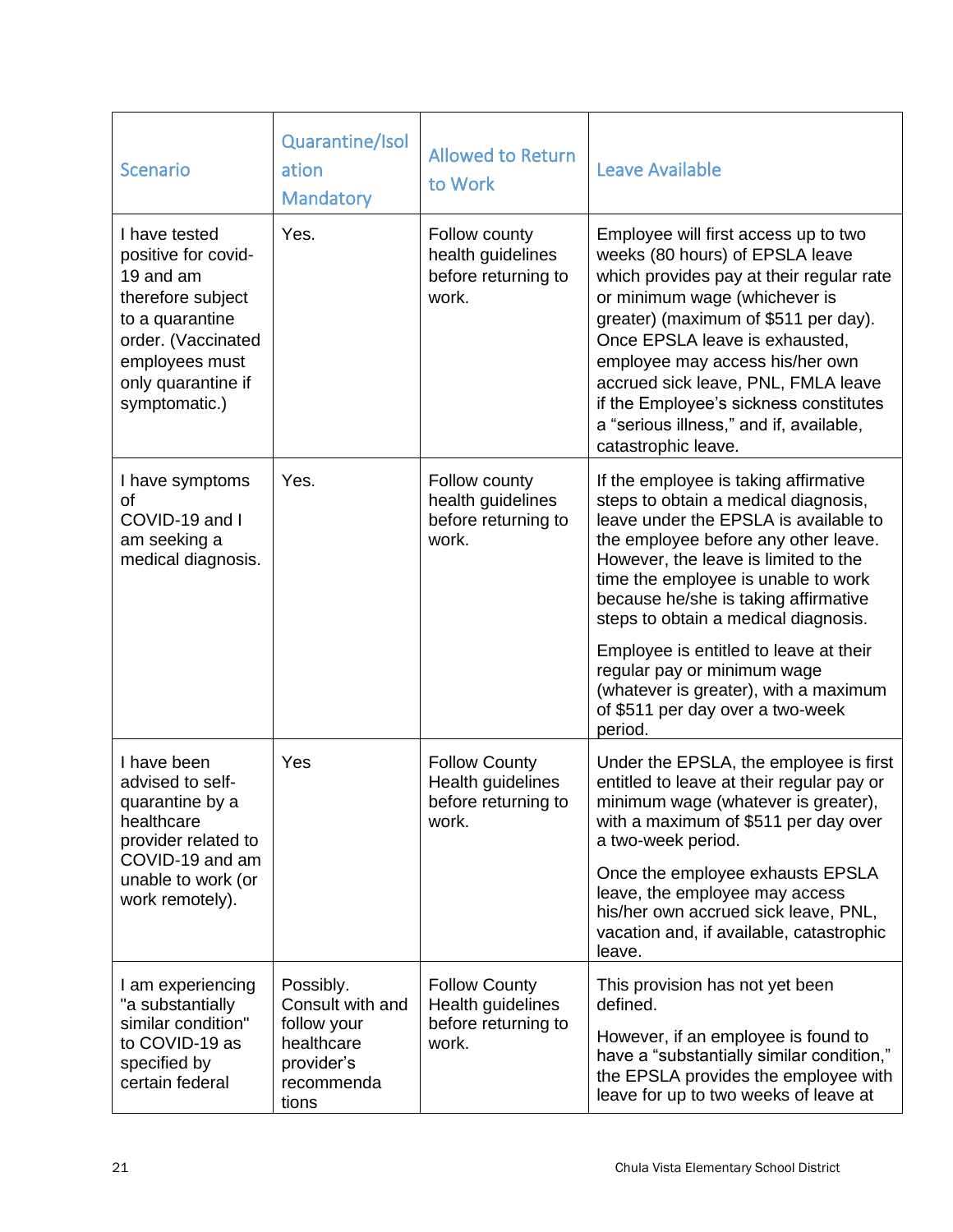| <b>Scenario</b>                                                                                                                                                                                             | Quarantine/Isol<br>ation<br><b>Mandatory</b> | <b>Allowed to Return</b><br>to Work                                                                                                                                                                                                                                                       | Leave Available                                                                                                                                                                                                                                                                                                                                                                                                                                                                                          |  |
|-------------------------------------------------------------------------------------------------------------------------------------------------------------------------------------------------------------|----------------------------------------------|-------------------------------------------------------------------------------------------------------------------------------------------------------------------------------------------------------------------------------------------------------------------------------------------|----------------------------------------------------------------------------------------------------------------------------------------------------------------------------------------------------------------------------------------------------------------------------------------------------------------------------------------------------------------------------------------------------------------------------------------------------------------------------------------------------------|--|
| agencies and am<br>unable to work.                                                                                                                                                                          |                                              |                                                                                                                                                                                                                                                                                           | 2/3 regular pay or 2/3 minimum wage<br>(whatever is greater), with a maximum<br>of \$200 per day.                                                                                                                                                                                                                                                                                                                                                                                                        |  |
|                                                                                                                                                                                                             |                                              |                                                                                                                                                                                                                                                                                           | Once the employee exhausts EPSLA<br>leave, the employee may access<br>his/her own accrued sick leave, PNL,<br>vacation and, if available, catastrophic<br>leave. The employee may request to<br>use his or her accrued sick leave prior<br>to accessing the EPSLA leave.                                                                                                                                                                                                                                 |  |
| I am concerned for<br>my own health<br>based on a<br>medical condition<br>or risk factor.                                                                                                                   | <b>No</b>                                    | Yes; however, if<br>remote work might<br>be a reasonable<br>accommodation,<br>you may be<br>permitted to do so.<br>Other reasonable<br>accommodations,<br>such as<br>modification to your<br>work schedule and<br>use of leave may<br>be discussed<br>through the<br>interactive process. | Please notify as soon as possible so<br>the interactive process is convened to<br>discuss reasonable accommodations.<br>If work from home is possible, it may<br>be offered as a reasonable<br>accommodation and no leave shall be<br>used. If essential job functions cannot<br>be modified or accommodated,<br>employee may be permitted to access<br>leave as a form of a reasonable<br>accommodation, including accrued<br>sick leave, PNL, or vacation (if<br>available), and other forms of leave. |  |
| I am concerned for<br>the health of a<br>member of my<br>household<br>because of a<br>medical condition<br>or risk factor.                                                                                  | <b>No</b>                                    | Yes, however, with<br>supervisor<br>approval, you may<br>work from home or<br>have a modification<br>to your work<br>schedule, if<br>possible.                                                                                                                                            | If work from home is possible, no leave<br>shall be used. If essential job<br>functions cannot be modified or<br>accommodated, employee may use<br>PNL or vacation.                                                                                                                                                                                                                                                                                                                                      |  |
| I am the primary<br>caregiver to an<br>individual who has<br>tested positive for<br>COVID-19 is,<br>therefore, subject<br>to a quarantine or<br>isolation order or<br>the individual for<br>whom I care has | Yes                                          | Yes, however with<br>supervisor approval<br>you may work from<br>home or have a<br>modification to your<br>work schedule, if<br>possible.                                                                                                                                                 | Employee will first access EPSLA<br>leave which provides up to 10 work<br>days in two weeks (80 hours) at 2/3 of<br>their regular pay or 2/3 minimum wage<br>(whatever is greater), with a maximum<br>of \$200 per day.<br>Once EPSLA leave is exhausted,<br>employee may access his/her own<br>accrued sick leave, PNL, FMLA leave                                                                                                                                                                      |  |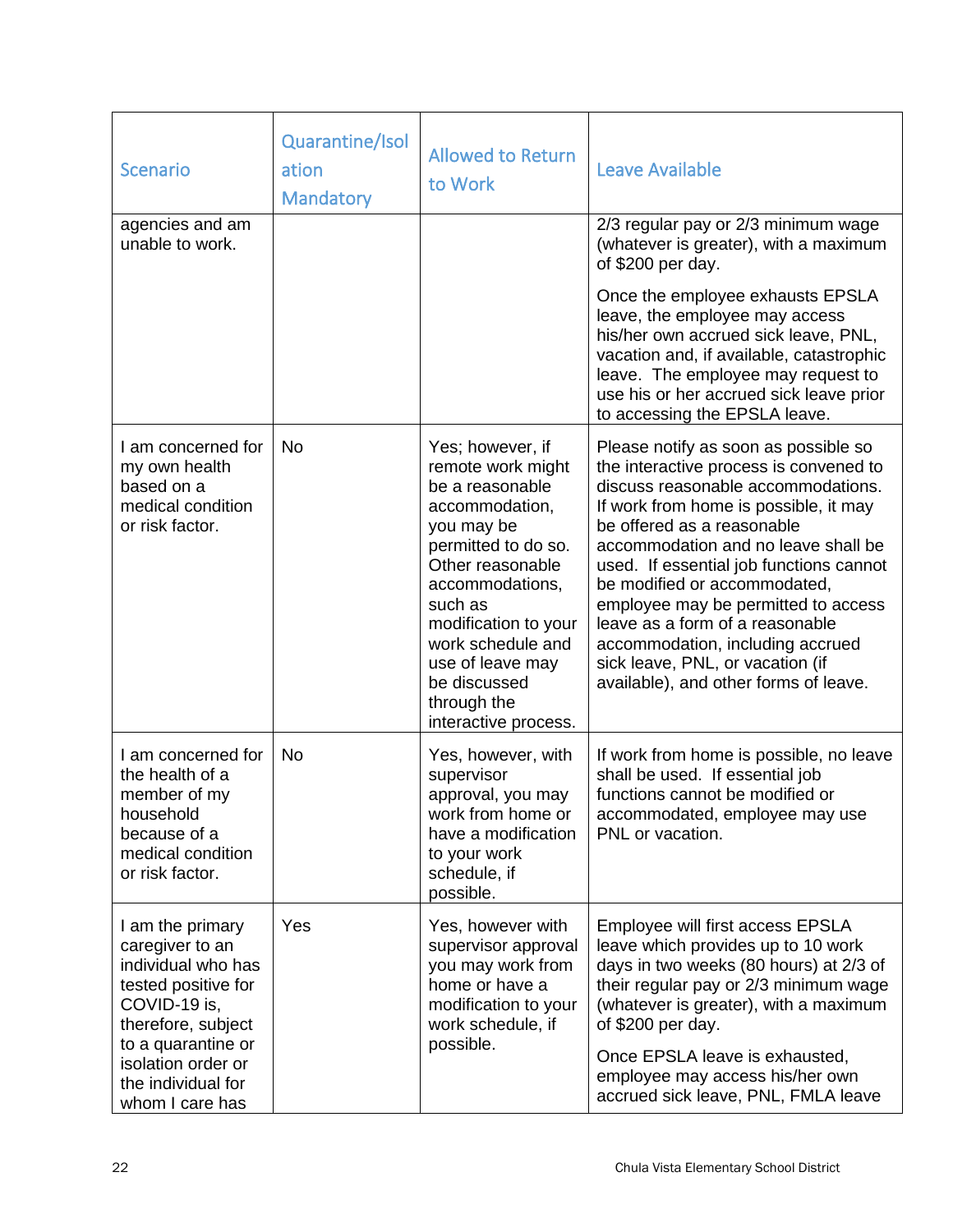| <b>Scenario</b>                                                                                                                                                                                                                                                                                                                                                                                                                                                                                                                                                                                                                          | Quarantine/Isol<br>ation<br><b>Mandatory</b> | <b>Allowed to Return</b><br>to Work                               | Leave Available                                                                                                                                                                                                                                                                                                                                                                                                                         |
|------------------------------------------------------------------------------------------------------------------------------------------------------------------------------------------------------------------------------------------------------------------------------------------------------------------------------------------------------------------------------------------------------------------------------------------------------------------------------------------------------------------------------------------------------------------------------------------------------------------------------------------|----------------------------------------------|-------------------------------------------------------------------|-----------------------------------------------------------------------------------------------------------------------------------------------------------------------------------------------------------------------------------------------------------------------------------------------------------------------------------------------------------------------------------------------------------------------------------------|
| been advised by a<br>physician to self-<br>quarantine.                                                                                                                                                                                                                                                                                                                                                                                                                                                                                                                                                                                   |                                              |                                                                   | (if the employee's sickness constitutes<br>a "serious illness"), and (if available),<br>catastrophic leave.                                                                                                                                                                                                                                                                                                                             |
|                                                                                                                                                                                                                                                                                                                                                                                                                                                                                                                                                                                                                                          |                                              |                                                                   | Note: Employee may not take paid sick<br>leave under the EPSLA to care for<br>someone who is not an immediate<br>family member and/or does not reside<br>in employee's home.                                                                                                                                                                                                                                                            |
| I am caring for a<br>son or daughter<br>whose school or<br>childcare is closed<br>or unavailable<br>"due to<br>COVID-19<br>precautions" and<br>am unable to<br>work.                                                                                                                                                                                                                                                                                                                                                                                                                                                                     | <b>No</b>                                    | Follow county<br>health guidelines<br>before returning to<br>work | Employee is eligible for up to 12 weeks<br>of leave (two weeks of paid sick leave<br>under the EPSLA followed by up to 10<br>weeks of paid EFMLEA leave) at 40<br>hours a week, paid at 2/3 of their<br>regular pay or 2/3 minimum wage<br>(whatever is greater), with a maximum<br>of \$200 per day. Once FFCRA is<br>exhausted employee may access their<br>own accrued PNL and/or vacation and,<br>if available, catastrophic leave. |
| <b>IMPORTANT NOTES:</b>                                                                                                                                                                                                                                                                                                                                                                                                                                                                                                                                                                                                                  |                                              |                                                                   |                                                                                                                                                                                                                                                                                                                                                                                                                                         |
| *EPSLA for one's self and EPSLA for others, combined, may not exceed 2 weeks total the EPSLA and<br>EFMLEA, even if the employee's child is engaged in distance learning.<br>$\mathcal{L}(\mathcal{L}(\mathcal{L}(\mathcal{L}(\mathcal{L}(\mathcal{L}(\mathcal{L}(\mathcal{L}(\mathcal{L}(\mathcal{L}(\mathcal{L}(\mathcal{L}(\mathcal{L}(\mathcal{L}(\mathcal{L}(\mathcal{L}(\mathcal{L}(\mathcal{L}(\mathcal{L}(\mathcal{L}(\mathcal{L}(\mathcal{L}(\mathcal{L}(\mathcal{L}(\mathcal{L}(\mathcal{L}(\mathcal{L}(\mathcal{L}(\mathcal{L}(\mathcal{L}(\mathcal{L}(\mathcal{L}(\mathcal{L}(\mathcal{L}(\mathcal{L}(\mathcal{L}(\mathcal{$ |                                              |                                                                   |                                                                                                                                                                                                                                                                                                                                                                                                                                         |

Leave benefits under the EPSLA and EFMLEA must be applied before the employee's regular accruals are used.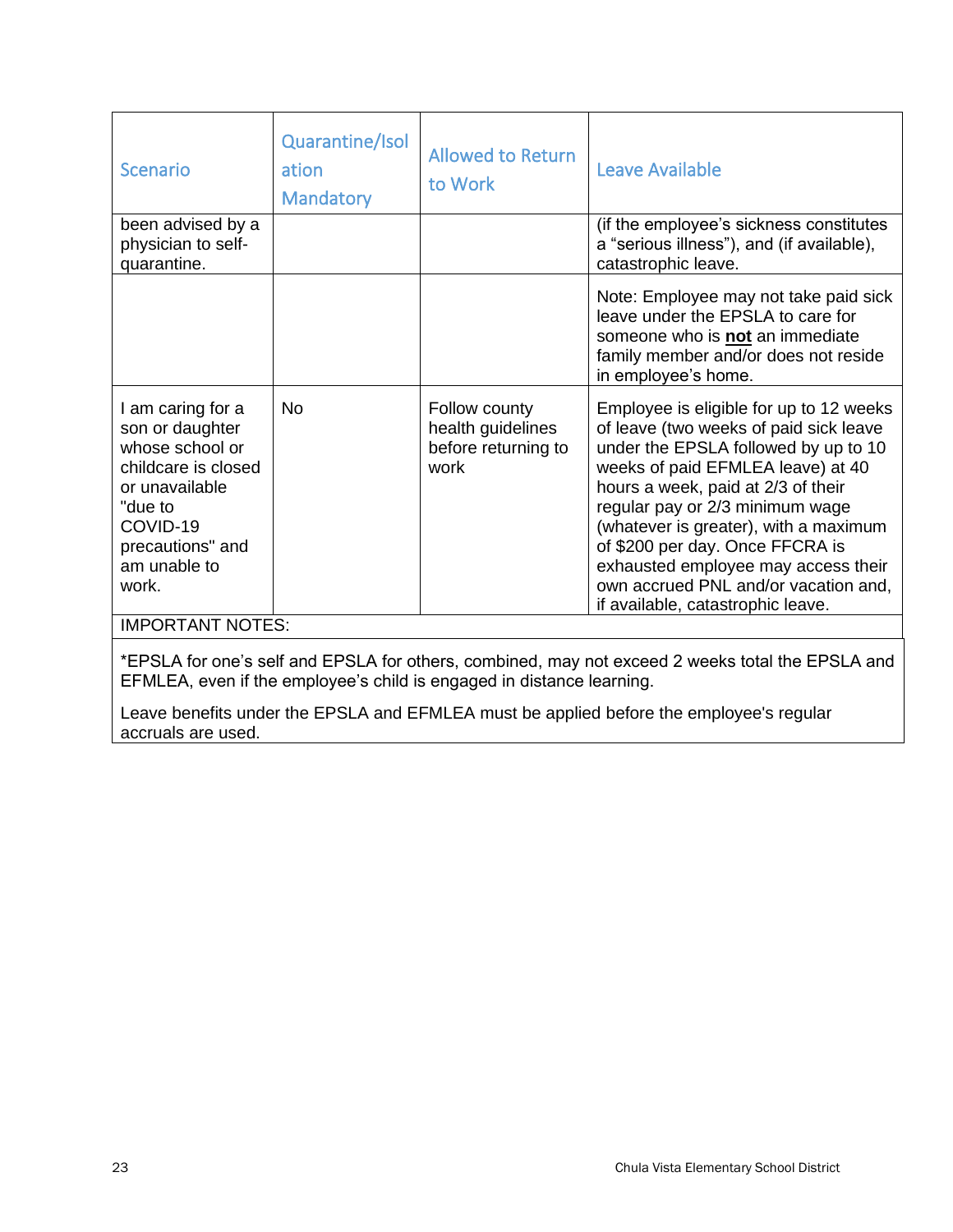# Record of Revision

The following revisions have been approved by the Office of Emergency Preparedness and Security and Office of Risk Management in concert with all appropriate stakeholders:

| <b>Section and</b><br><b>Summary of Changes</b>                   | Date of<br><b>Revision</b> | <b>Revision</b><br><b>Number</b> | <b>Revision Made By</b>           |
|-------------------------------------------------------------------|----------------------------|----------------------------------|-----------------------------------|
| <b>Initial Release</b>                                            | 03/26/2021                 | 1.0                              |                                   |
| Entire Document Amended to reflect<br>July 12, 2021 CDPH Guidance | 07/30/2021                 | 2.0                              | Anthony Carlton<br>& Sherry Stone |
|                                                                   |                            |                                  |                                   |
|                                                                   |                            |                                  |                                   |
|                                                                   |                            |                                  |                                   |
|                                                                   |                            |                                  |                                   |